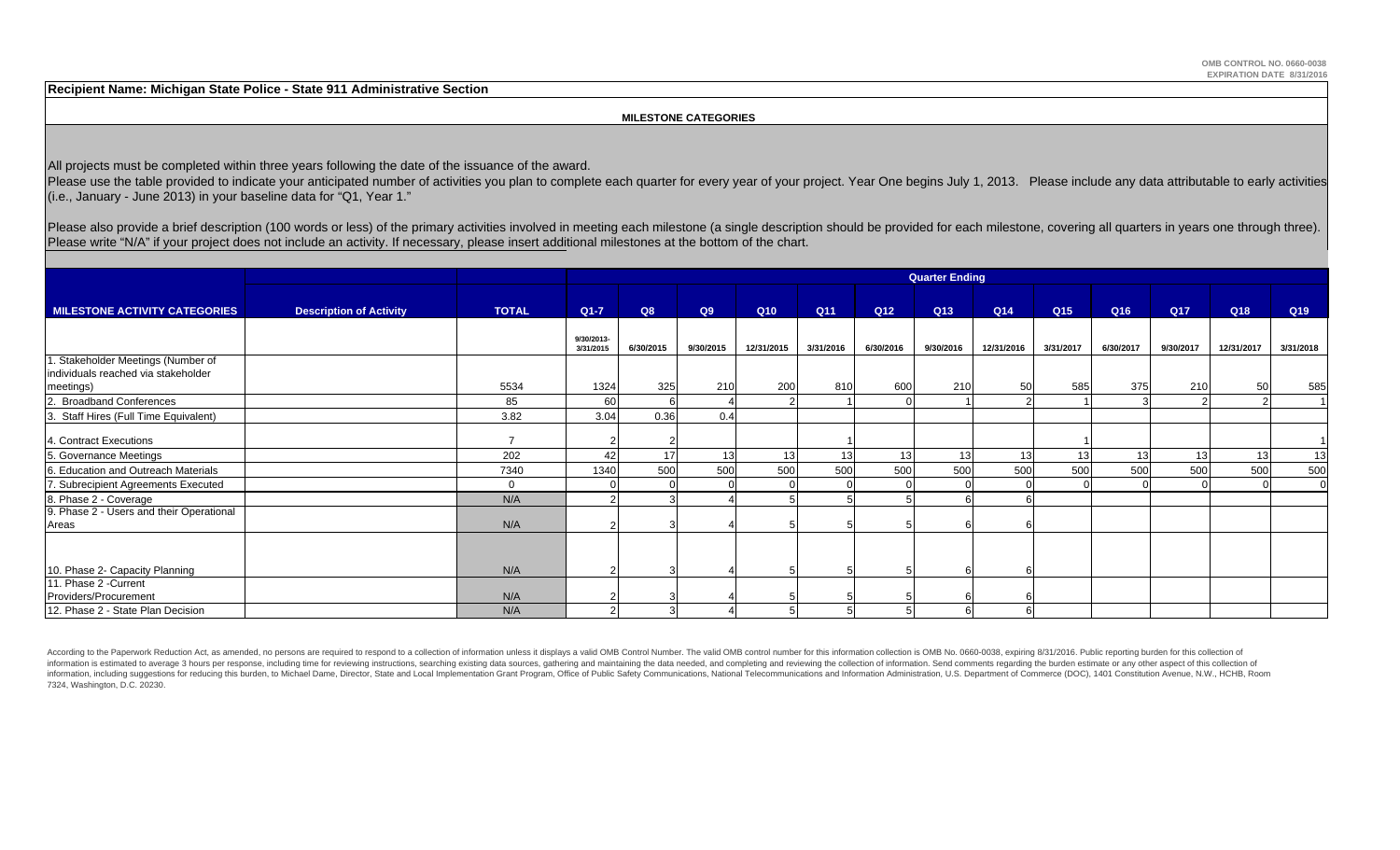**OMB CONTROL NO. 0660-0038EXPIRATION DATE 8/31/2016**

**Recipient Name: Michigan State Police - State 911 Administrative Section**

| <b>Cost Class Category Federal Expenditures</b> |                                                                                                                                                                                                                                |                   |                                                        |                                  |                                                           |                 |                 |                                                                                                                                                           |                |                    |                      |               |                                                                                                                                                                                                                            |                |
|-------------------------------------------------|--------------------------------------------------------------------------------------------------------------------------------------------------------------------------------------------------------------------------------|-------------------|--------------------------------------------------------|----------------------------------|-----------------------------------------------------------|-----------------|-----------------|-----------------------------------------------------------------------------------------------------------------------------------------------------------|----------------|--------------------|----------------------|---------------|----------------------------------------------------------------------------------------------------------------------------------------------------------------------------------------------------------------------------|----------------|
|                                                 |                                                                                                                                                                                                                                |                   |                                                        |                                  |                                                           |                 |                 |                                                                                                                                                           |                |                    |                      |               |                                                                                                                                                                                                                            |                |
|                                                 | The completion of your project budget (federal funds) should be reported in the quarter you are anticipating expending the funds. Year One begins July 1, 2013. Please include any data attributable to early activities (i.e. |                   |                                                        |                                  |                                                           |                 |                 |                                                                                                                                                           |                |                    |                      |               |                                                                                                                                                                                                                            |                |
|                                                 | <b>TOTAL</b>                                                                                                                                                                                                                   |                   |                                                        |                                  |                                                           |                 |                 | <b>Quarter Ending</b>                                                                                                                                     |                |                    |                      |               |                                                                                                                                                                                                                            |                |
| <b>Quarterly Cost Category Expenditures</b>     | <b>FEDERAL</b>                                                                                                                                                                                                                 | $Q1 - 7$          | Q8                                                     | Q9                               | Q <sub>10</sub>                                           | Q <sub>11</sub> | Q <sub>12</sub> | Q <sub>13</sub>                                                                                                                                           | Q14            | Q <sub>15</sub>    | Q <sub>16</sub>      | <b>Q17</b>    | Q <sub>18</sub>                                                                                                                                                                                                            | Q19            |
|                                                 |                                                                                                                                                                                                                                |                   |                                                        |                                  |                                                           |                 |                 |                                                                                                                                                           |                |                    |                      |               |                                                                                                                                                                                                                            |                |
|                                                 |                                                                                                                                                                                                                                | 9/30/2013-3/31/15 | 6/30/2015                                              | 9/30/2015                        | 12/31/2015                                                | 3/31/2016       | 6/30/2016       | 9/30/2016                                                                                                                                                 | 12/31/2016     | 3/31/2017          | 6/30/2017            | 9/30/2017     | 12/31/2017                                                                                                                                                                                                                 | 3/31/2018      |
| a. Personnel                                    |                                                                                                                                                                                                                                | \$180.503.00      |                                                        | $$233,004.00$ $$336,260.00$ \ \$ |                                                           |                 |                 |                                                                                                                                                           |                |                    |                      |               |                                                                                                                                                                                                                            |                |
| b. Fringe Benefits                              |                                                                                                                                                                                                                                |                   | $$147,684.00 \mid $190,639.00 \mid $275,123.00 \mid $$ |                                  |                                                           |                 |                 |                                                                                                                                                           |                |                    |                      |               |                                                                                                                                                                                                                            |                |
| c. Travel                                       | 146,329.48                                                                                                                                                                                                                     |                   | 26,923.00 \$48,803.38 \$62,720.44 \$                   |                                  | 66,855.52                                                 | 72,972.08       | $92,942.83$ \$  | 105,480.63   \$                                                                                                                                           | 107,327.71     | l \$<br>110,012.27 | 129,520.20 \$<br>\$  | 142,058.00 \$ | 143,894.92 \$                                                                                                                                                                                                              | 146,329.48     |
| d. Equipment                                    |                                                                                                                                                                                                                                |                   |                                                        |                                  |                                                           |                 |                 |                                                                                                                                                           |                |                    |                      |               |                                                                                                                                                                                                                            |                |
| e. Supplies                                     | 27,955.45                                                                                                                                                                                                                      | $8,051.00$ \$     |                                                        | $8,051.00$   \$ 16,853.04   \$   | 16,903.04                                                 | $17,591.75$ \$  | 17,641.75 \$    | 17,691.75 \$                                                                                                                                              | $21,187.65$ \$ | 21,487.63          | $27,166.74$ \$<br>\$ | 27,216.74     | 27,266.74 \$                                                                                                                                                                                                               | 27,955.45      |
| . Contractual                                   | 3,150,492.23                                                                                                                                                                                                                   |                   |                                                        |                                  | $$241,875.00$ $$241,875.00$ $$499,681.25$ $$1,482,550.50$ |                 |                 |                                                                                                                                                           |                |                    |                      |               | \$ 1,850,036.75   \$ 2,242,203.00   \$ 2,440,889.73   \$ 2,599,090.73   \$ 2,777,291.73   \$ 2,875,822.73   \$ 2,961,816.73   \$ 3,047,810.73                                                                              | \$3,150,492.23 |
| g. Construction                                 |                                                                                                                                                                                                                                |                   |                                                        |                                  |                                                           |                 |                 |                                                                                                                                                           |                |                    |                      |               |                                                                                                                                                                                                                            |                |
| . Other                                         | 22,239.84                                                                                                                                                                                                                      | 1,346.00 \$       | $3,113.04$ $\sqrt{5}$                                  | 4,851.84 \$                      | 6,590.64                                                  | 8,329.44        | $10,068.24$ \$  | 11,807.04                                                                                                                                                 | 13,545.84      | 15,284.64          | 17,023.44            | 18,762.24     | 20,501.04                                                                                                                                                                                                                  | 22,239.84      |
| . Total Direct Charges (sum of a-h)             | 3,347,017.00                                                                                                                                                                                                                   |                   |                                                        |                                  |                                                           |                 |                 | │ \$ 606,382.00 │ \$ 725,485.42 │########## │ \$ 1,572,899.70 │ \$ 1,948,930.02 │ \$ 2,362,855.82 │ \$ 2,575,869.15 │ \$ 2,741,151.93 │ \$ 2,924,076.27 │ |                |                    |                      |               | \$3,049,533.11   \$3,149,853.71   \$3,239,473.43                                                                                                                                                                           | \$3,347,017.00 |
| . Indirect Charges                              |                                                                                                                                                                                                                                |                   |                                                        |                                  |                                                           |                 |                 |                                                                                                                                                           |                |                    |                      |               |                                                                                                                                                                                                                            |                |
| k. TOTAL (sum i and j)                          | -S                                                                                                                                                                                                                             |                   |                                                        |                                  |                                                           |                 |                 |                                                                                                                                                           |                |                    |                      |               | 3,347,017.00 \$606,382.00 \$725,485.42 + ########## \$1,572,899.70 \$1,948,930.02 \$2,362,855.82 \$\$2,575,869.15 \$2,741,151.93 \$2,924,076.27 \$3,049,533.11 \$3,149,853.71 \$3,149,853.71 \$3,239,473.43 \$3,347,017.00 |                |

#### **Cost Class Category Non-Federal Expenditures**

The completion of your project budget (non-federal, matching funds) should be reported in the quarter you are anticipating expending the funds. Year One begins July 1, 2013. Please include any data attributable to early ac "Q1, Year 1."

|                                                         | <b>TOTAL</b> |                     | <b>Quarter Ending</b> |                                                                     |               |  |                                                                                                                                                           |  |                 |      |                 |      |                 |               |                 |                 |            |                                |                 |
|---------------------------------------------------------|--------------|---------------------|-----------------------|---------------------------------------------------------------------|---------------|--|-----------------------------------------------------------------------------------------------------------------------------------------------------------|--|-----------------|------|-----------------|------|-----------------|---------------|-----------------|-----------------|------------|--------------------------------|-----------------|
| <b>Quarterly Cost Category Expenditures NON-FEDERAL</b> |              | $Q1 - 7$            |                       | Q8                                                                  | Q9            |  | Q <sub>10</sub>                                                                                                                                           |  | Q <sub>11</sub> |      | Q <sub>12</sub> |      | Q <sub>13</sub> | Q14           | Q <sub>15</sub> | Q <sub>16</sub> | Q17        | Q18                            | Q <sub>19</sub> |
|                                                         |              |                     |                       |                                                                     |               |  |                                                                                                                                                           |  |                 |      |                 |      |                 |               |                 |                 |            |                                |                 |
|                                                         |              | 9/30/2013-3/31/2015 |                       | 6/30/2015                                                           | 9/30/2015     |  | 12/31/2015                                                                                                                                                |  | 3/31/2016       |      | 6/30/2016       |      | 9/30/2016       | 12/31/2016    | 3/31/2017       | 6/30/2017       | 9/30/2017  | 12/31/2017                     | 3/31/2018       |
| a. Personnel                                            | 461,858.78   | 168.013.00          |                       | \$196,718.69                                                        |               |  | 254,704.18                                                                                                                                                |  | 283,983.99      |      | 313,263.79      |      | 342,543.60      | 372,409.00    | 402,274.39      | 417,207.09      | 432,139.79 | 447,371.15                     | 461,858.78      |
| b. Fringe Benefits                                      | 354,137.22   | 133.280.00          |                       | $\frac{1}{2}$ \$154,866.57 $\frac{1}{2}$ \$176,453.14 $\frac{1}{2}$ |               |  | 198,471.45                                                                                                                                                |  | 220,489.75      |      | 242,508.05      | ∣\$. | 264,526.36 \$   | 286,985.03 \$ | 309,443.70 \$   | 320,673.03      | 331,902.37 | 343,356.29                     | 354,137.22      |
| c. Travel                                               | 2,966.00     | 2,966.00            |                       | 2,966.00 \$                                                         | $2,966.00$ \$ |  | 2,966.00                                                                                                                                                  |  | 2,966.00        |      | 2,966.00        |      | 2,966.00        | $2,966.00$ \$ | 2,966.00        | 2,966.00        | 2,966.00   | $2,966.00$ \$                  | 2,966.00        |
| d. Equipment                                            |              |                     |                       |                                                                     |               |  |                                                                                                                                                           |  |                 |      |                 |      |                 |               |                 |                 |            |                                |                 |
| e. Supplies                                             | 8,937.00     | 2,979.00            |                       | 2,979.00                                                            | 2,979.00 \$   |  | 5,958.00                                                                                                                                                  |  | $5,958.00$ \$   |      | 5,958.00        |      | 5,958.00        | 8,937.00 \$   | 8,937.00        | 8,937.00        | 8,937.00   | 8,937.00 \$                    | 8,937.00        |
| f. Contractual                                          | 8,880.00     | 8,880.00            |                       | 8,880.00 \$                                                         | 8,880.00 \$   |  | 8,880.00                                                                                                                                                  |  | 8,880.00 \$     |      | 8,880.00        |      | 8,880.00        | 8,880.00 \$   | $8,880.00$ \$   | 8,880.00 \$     | 8,880.00   | $8,880.00$ \$                  | 8,880.00        |
| g. Construction                                         |              | 795.00              |                       |                                                                     |               |  |                                                                                                                                                           |  |                 |      |                 |      |                 |               |                 |                 |            |                                |                 |
| h. Other                                                | 795.00       |                     |                       | 795.00                                                              | 795.00        |  | 795.00                                                                                                                                                    |  | 795.00          |      | 795.00          |      | 795.00          | 795.00 \$     | 795.00          | 795.00          | 795.00     | 795.00 \$                      | 795.00          |
| . Total Direct Charges (sum of a-h)                     | 837.574.00   | \$ 316,913.00       |                       | \$367,205.26   \$417,497.52   \$                                    |               |  | 471,774.63                                                                                                                                                |  | 523,072.74      | - \$ | 574,370.85 \$   |      | 625,668.95      | 680,972.02 \$ | 733,296.09      | 759,458.13      | 785,620.16 | 812,305.44   \$ 837,574.00     |                 |
| . Indirect Charges                                      |              |                     |                       |                                                                     |               |  |                                                                                                                                                           |  |                 |      |                 |      |                 |               |                 |                 |            |                                |                 |
| k. TOTAL (sum i and j)                                  |              |                     |                       |                                                                     |               |  | 837,574.00 \$ 316,913.00 \$ 367,205.26 \$ 417,497.52 \$ 471,774.63 \$ 523,072.74 \$ 574,370.85 \$ 625,668.95 \$ 680,972.02 \$ 733,296.09 \$ 759,458.13 \$ |  |                 |      |                 |      |                 |               |                 |                 | 785,620.16 | $$812,305.44 \mid $837,574.00$ |                 |

According to the Paperwork Reduction Act, as amended, no persons are required to respond to a collection of information unless it displays a valid OMB Control Number. The valid CMB control number for this information colle 3 hours per response, including time for reviewing instructions, searching existing data sources, gathering ada maintaining the data needed, and completing and reviewing the collection of information. Send comments regardi Michael Dame, Director, State and Local Implementation Grant Program, Office of Public Safety Communications, National Telecommunications and Information Administration, U.S. Department of Commerce (DOC), 1401 Constitution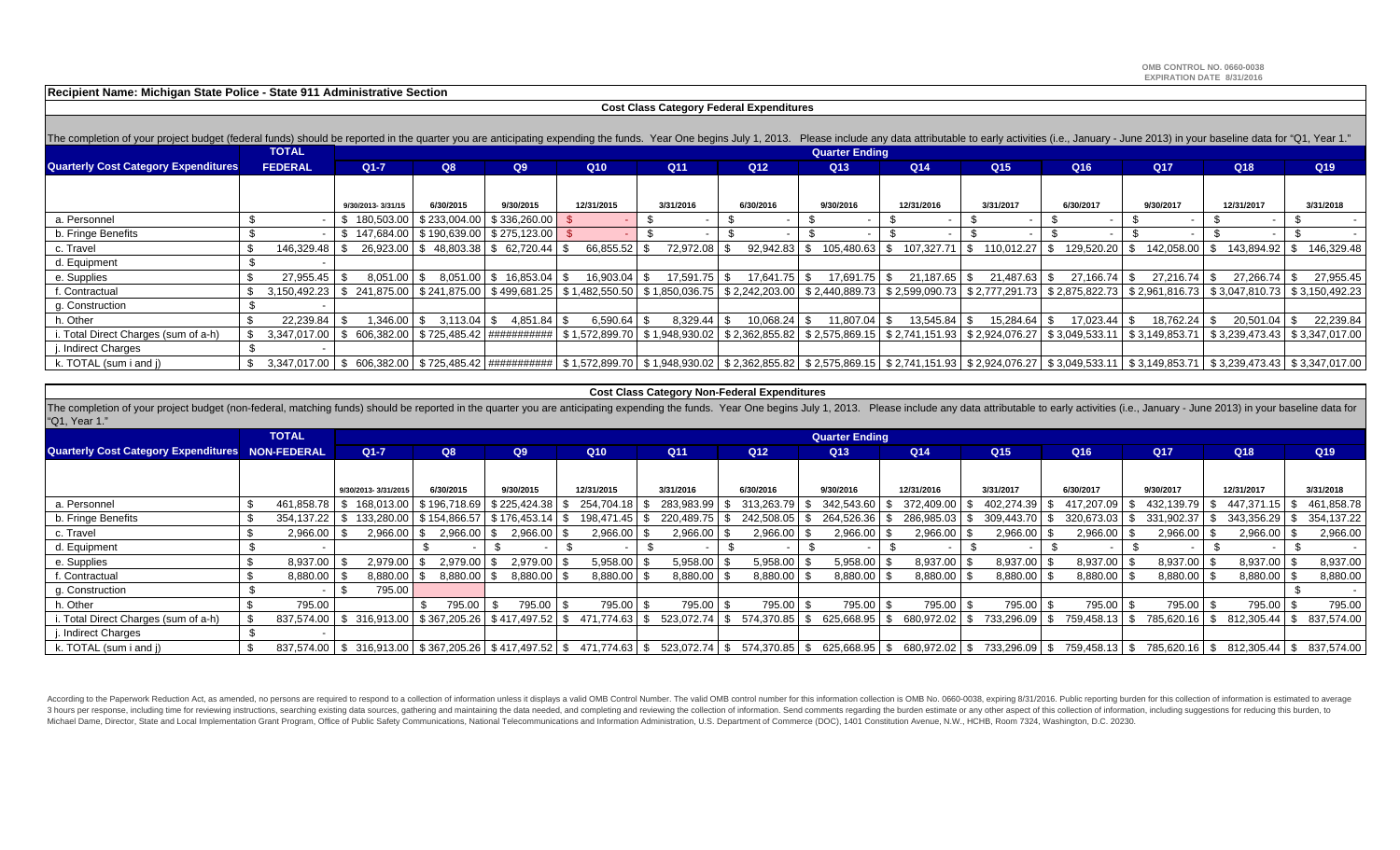# MICHIGAN SLIGP Detailed Budget Spreadsheet

14-Jun-13

v8.3

| <b>Category</b>                                                                                                                                                                                                |           | <b>Detailed Description of Budget</b><br>(for full grant period) |                   | <b>Breakdown of Costs</b> |                    |  |  |
|----------------------------------------------------------------------------------------------------------------------------------------------------------------------------------------------------------------|-----------|------------------------------------------------------------------|-------------------|---------------------------|--------------------|--|--|
| a. Personnel                                                                                                                                                                                                   | Quantity  | <b>Unit Cost</b>                                                 | <b>Total Cost</b> | <b>Federal</b>            | <b>Non-Federal</b> |  |  |
| <b>SWIC</b><br>The SWIC will spend 50% of the time on SLIGP                                                                                                                                                    |           |                                                                  |                   |                           |                    |  |  |
| grant activities for 3 years. The SWIC's annual<br>salary is \$112,309.                                                                                                                                        | 3 years   | \$56,154                                                         | \$168,463         | \$168,463                 | \$0                |  |  |
| <b>CIO/FirstNet Point of Contact</b><br>The CIO PoC will spend 10% of the time for 3<br>years. The annual salary is \$136,390.                                                                                 | 3 years   | \$13,639                                                         | \$40,917          | \$20,458                  | \$20,458           |  |  |
| <b>Shared Services Director</b><br>The SSD will spend 10% of the time for 3 years.<br>The annual salary is \$136,390.                                                                                          | 3 years   | \$13,639                                                         | \$40,917          | \$20,458                  | \$20,458           |  |  |
| <b>SLIGP Program Manager</b><br>Fully dedicated, 100% for 3 years. The annual<br>salary is \$105,353.                                                                                                          | 3 years   | \$105,353                                                        | \$316,060         | \$158,030                 | \$158,030          |  |  |
| <b>Legal Advisors</b><br>State attorneys are internally billed an hourly rate<br>of \$150/hour, budgeted at 105 hours per year for 3<br>years for a total of 315 hours. Fringe benefits<br>costs do not apply. | 315 hours | \$150                                                            | \$47,250          | \$0                       | \$47,250           |  |  |
| <b>Outreach Support Staff - 1</b><br>Web and electronic media, outreach content<br>specialist dedicated at 100%. The annual salary is<br>\$65,323.                                                             | 3 years   | \$65,323                                                         | \$195,969         | \$195,969                 | \$0                |  |  |
| <b>Outreach Support Staff - 2</b><br>Support staff will be dedicated at 100%. The<br>annual salary is \$65,323.                                                                                                | 3 years   | \$65,323                                                         | \$195,969         | \$97,985                  | \$97,985           |  |  |
| <b>Outreach Support Staff - 3</b><br>Support staff will be dedicated at 100%. The<br>annual salary is \$65,323.                                                                                                | 3 years   | \$65,323                                                         | \$195,969         | \$97,985                  | \$97,985           |  |  |
| <b>Grant Director</b><br>One grant director will spend 10% of the time on<br>the project for 3 years. The annual salary is<br>\$112,309.                                                                       | 3 years   | \$11,231                                                         | \$33,693          | \$33,693                  | \$0                |  |  |
| <b>Total Personnel</b>                                                                                                                                                                                         |           |                                                                  | \$1,235,208       | \$793,042                 | \$442,167          |  |  |
| <b>b. Fringe Benefits</b><br>Fringe is calculated at percent of salary, for<br>the portion of time spent on SLIGP activities.                                                                                  |           | % of Salary                                                      | <b>Total Cost</b> | Federal                   | <b>Non-Federal</b> |  |  |
| <b>SWIC</b>                                                                                                                                                                                                    | \$168,463 | 79%                                                              | \$133,745         | \$133,745                 | \$0                |  |  |
| <b>CIO/ FirstNet Point of Contact</b>                                                                                                                                                                          | \$40,917  | 65%                                                              | \$26,749          | \$13,374                  | \$13,374           |  |  |
| <b>Shared Services Director</b>                                                                                                                                                                                | \$40,917  | 65%                                                              | \$26,749          | \$13,374                  | \$13,374           |  |  |
| <b>Program Manager/Project Manager</b>                                                                                                                                                                         | \$316,060 | 81%                                                              | \$254,632         | \$127,316                 | \$127,316          |  |  |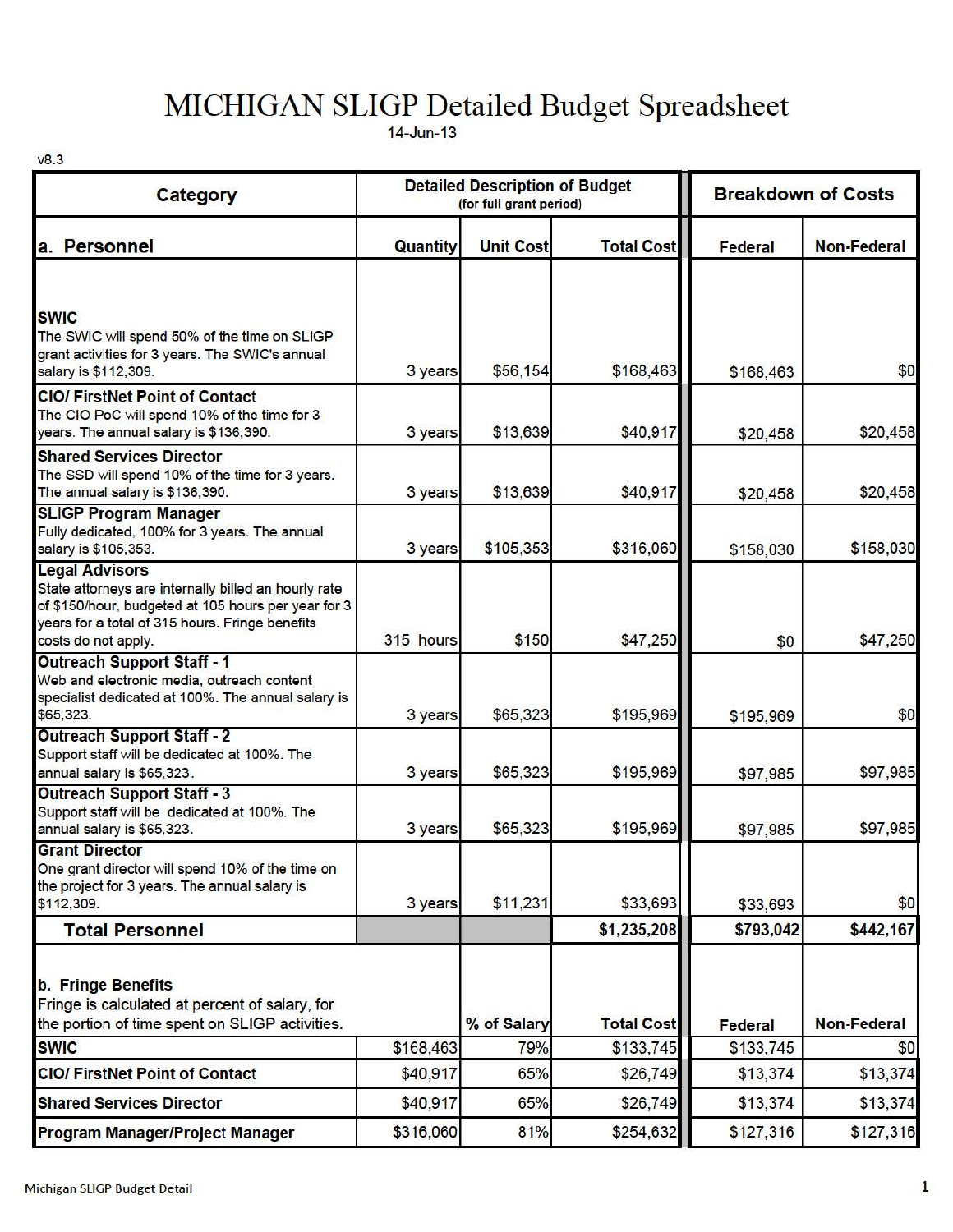| <b>Outreach Support Staff - 1</b> | \$195,969 | 74% | \$144,932   | \$144,932   | \$0       |
|-----------------------------------|-----------|-----|-------------|-------------|-----------|
| <b>Outreach Support Staff - 2</b> | \$195,969 | 74% | \$144,932   | \$72,466    | \$72,466  |
| <b>Outreach Support Staff - 3</b> | \$195,969 | 74% | \$144,932   | \$72,466    | \$72,466  |
| <b>Grant Director</b>             | \$33,693  | 79% | \$26,749    | \$26,749    | \$0       |
| <b>Total Fringe Benefits</b>      |           |     | \$903,420   | \$604,423   | \$298,997 |
| <b>TOTAL SALARY + FRINGE</b>      |           |     | \$2,138,629 | \$1,397,465 | \$741,164 |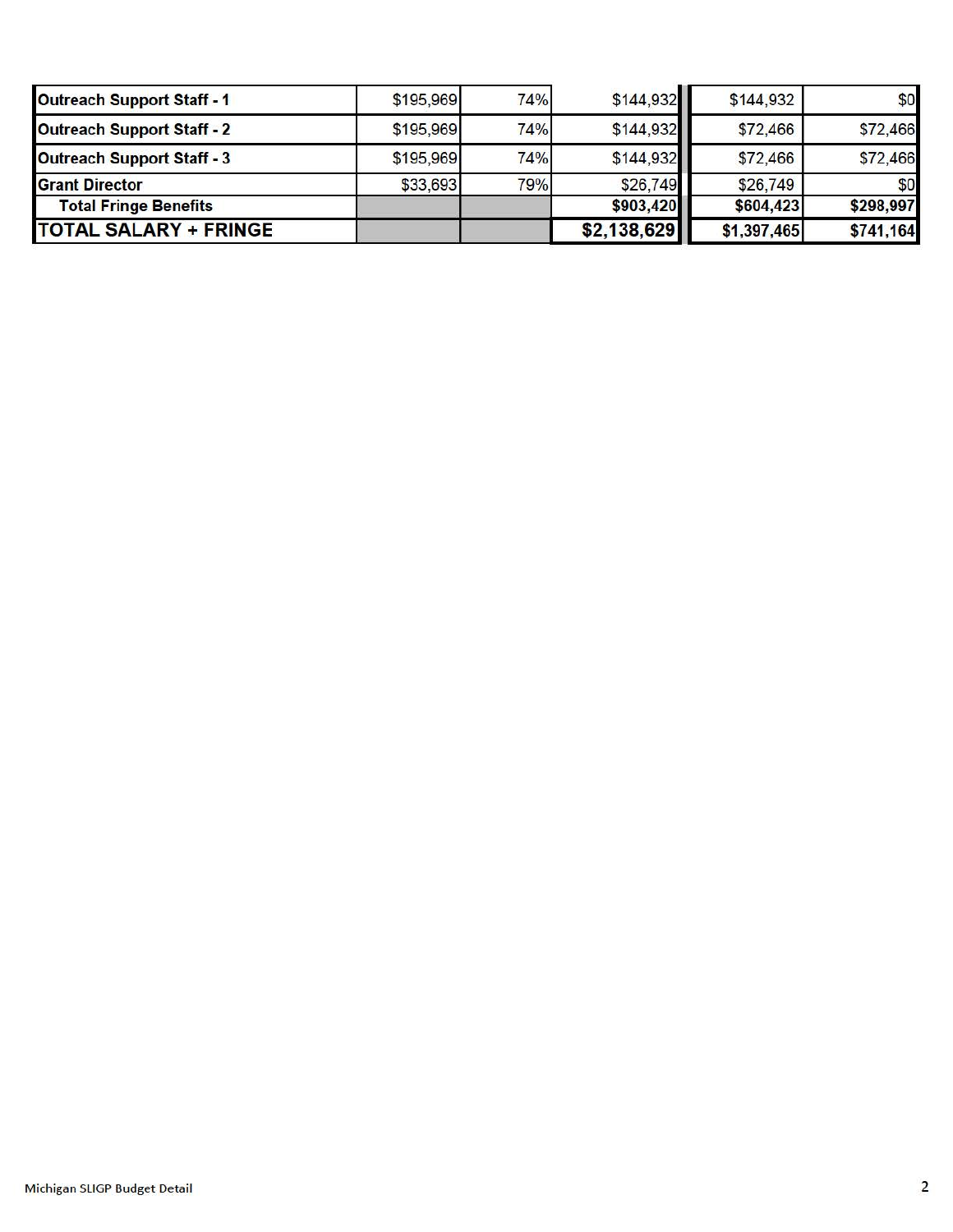| c. Travel                                                                                                                                                                                                                                                                                                                    | Quantity            | <b>Unit Cost</b> | <b>Total Cost</b> | Federal        | <b>Non-Federal</b> |
|------------------------------------------------------------------------------------------------------------------------------------------------------------------------------------------------------------------------------------------------------------------------------------------------------------------------------|---------------------|------------------|-------------------|----------------|--------------------|
| <b>Intra-State SLIGP Support Travel</b><br>Calculated based on \$330/day per person for<br>meals, 300 miles round trip and lodging, single<br>night stay, one trip per year, no air. 98 trips per<br>year planned                                                                                                            | 294                 | \$330            | \$97,020          | \$97,020       |                    |
|                                                                                                                                                                                                                                                                                                                              |                     |                  |                   |                |                    |
| Out of State/Other SLIGP Support Travel<br>Includes multi-night events, conferences, \$250 per<br>person per day, average of \$600 for air travel in<br>support of regional, FirstNet, national conferences<br>and unplanned events. Amount adjusted based<br>upon estimate of PSBN content per category.                    | see narrative       | see narrative    | \$266,580         | \$266,580      |                    |
| <b>Mileage for MI PSBN Meetings</b><br>Average of 8 individuals traveling average of 300<br>miles roundtrip for 26 meetings/year; cost per mile<br>is based on state mileage rates.                                                                                                                                          | 187200              | \$0.565          | \$105,768         | \$105,768      |                    |
| <b>Total Travel</b>                                                                                                                                                                                                                                                                                                          |                     |                  | \$469,368         | \$469,368      | \$0                |
| d. Equipment                                                                                                                                                                                                                                                                                                                 | Quantity            | <b>Unit Cost</b> | <b>Total Cost</b> | <b>Federal</b> | <b>Non-Federal</b> |
| N/A                                                                                                                                                                                                                                                                                                                          | 0                   | \$0              | \$0               | \$0            |                    |
| <b>Total Equipment</b>                                                                                                                                                                                                                                                                                                       |                     |                  | \$0               | \$0            | \$0                |
| e. Supplies                                                                                                                                                                                                                                                                                                                  | Quantity<br>(units) | <b>Unit Cost</b> | <b>Total Cost</b> | Federal        | <b>Non-Federal</b> |
| <b>Color Printer</b>                                                                                                                                                                                                                                                                                                         |                     | \$1,578          | \$1,578           | \$1,578        |                    |
| <b>Portable Projectors</b>                                                                                                                                                                                                                                                                                                   | 3                   | \$1,300          | \$3,900           | \$3,900        |                    |
| <b>LTE Devices</b><br>Portable hotspots, SmartPhones for (7) staffers<br><b>Office Supplies</b>                                                                                                                                                                                                                              | 14                  | \$350            | \$4,900           | \$4,900        |                    |
| budgeted at \$70/month for 3 years                                                                                                                                                                                                                                                                                           | 36 (months)         | \$70             | \$2,520           |                | \$2,520            |
| Tablets (6)<br>Two tablets will be provided by Federal funds, the<br>other four provided as a non-federal match.                                                                                                                                                                                                             | 6                   | \$770            | \$4,620           | \$1,540        | \$3,080            |
| Laptops (6)<br>Six laptops will be provided as a non-federal<br>match.                                                                                                                                                                                                                                                       | 6                   | \$1,500          | \$9,000           |                | \$9,000            |
| <b>Total Supplies</b>                                                                                                                                                                                                                                                                                                        |                     |                  | \$26,518          | \$11,918       | \$14,600           |
| f. Contractual                                                                                                                                                                                                                                                                                                               | Quantity<br>(hours) | <b>Unit Cost</b> | <b>Total Cost</b> | Federal        | <b>Non-Federal</b> |
| <b>Senior PS LTE Advisors</b><br>Support all areas of strategic planning,<br>informational, governance and FirstNet<br>consultations as directed by Michigan PSBB<br>program leadership team. Primary emphasis on<br>directing governance development, supporting<br>PMO, and executive staff SLIGP support<br>augmentation. | 3172                | \$156            | \$494,832         | \$494,832      | \$0                |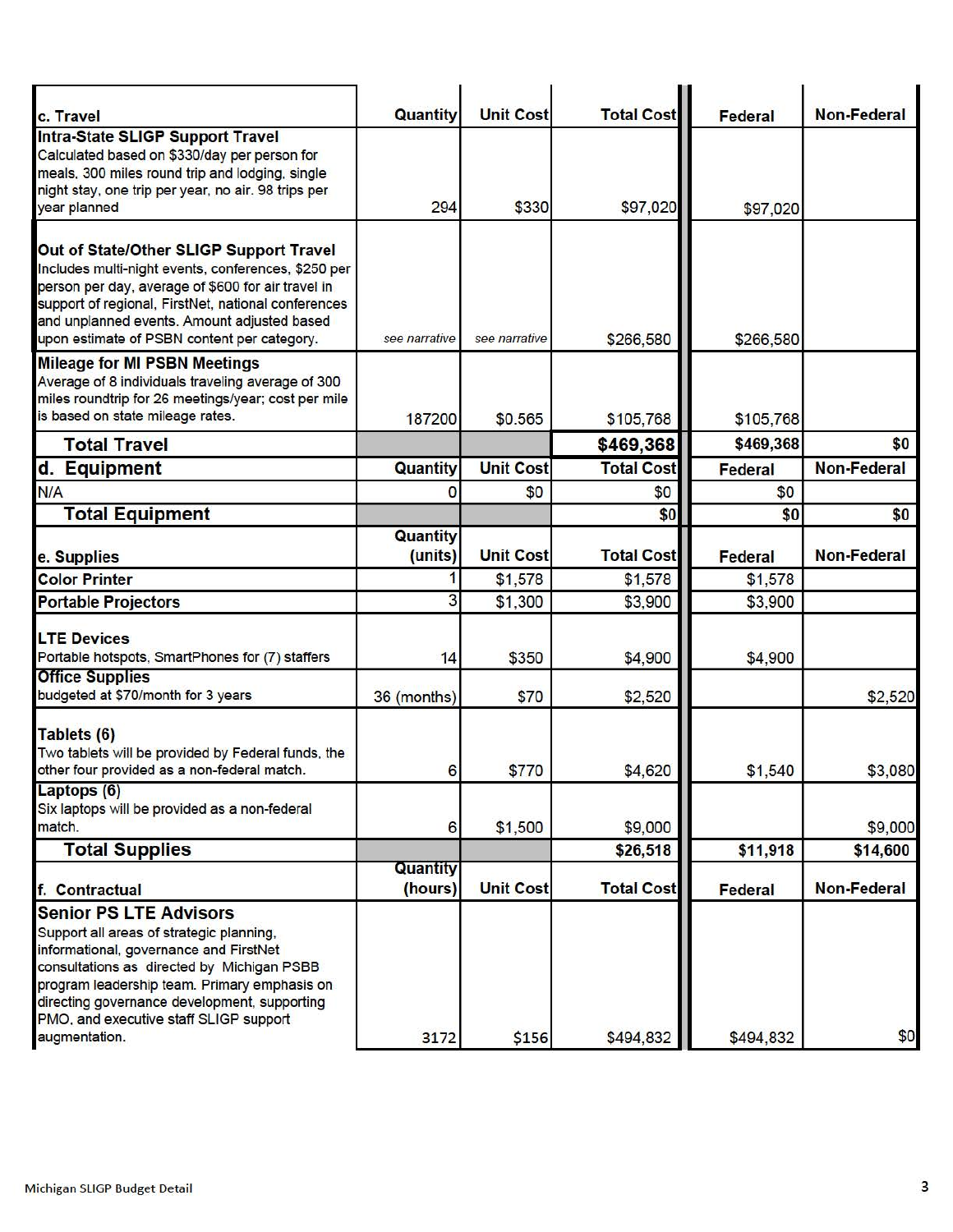| <b>Governance Development Managers</b><br>Support regional governance development<br>through coordination, outreach and organizational<br>development activities.                                         | 1227 | \$132 | \$161,964 | \$161,964 | \$0      |
|-----------------------------------------------------------------------------------------------------------------------------------------------------------------------------------------------------------|------|-------|-----------|-----------|----------|
| <b>PS LTE General Program Support</b><br>This category includes delivery of overview<br>information, facilitating meetings, meeting<br>preparation, grant support, reporting and overall<br>coordination. | 1800 | \$156 | \$280,800 | \$224.640 | \$56,160 |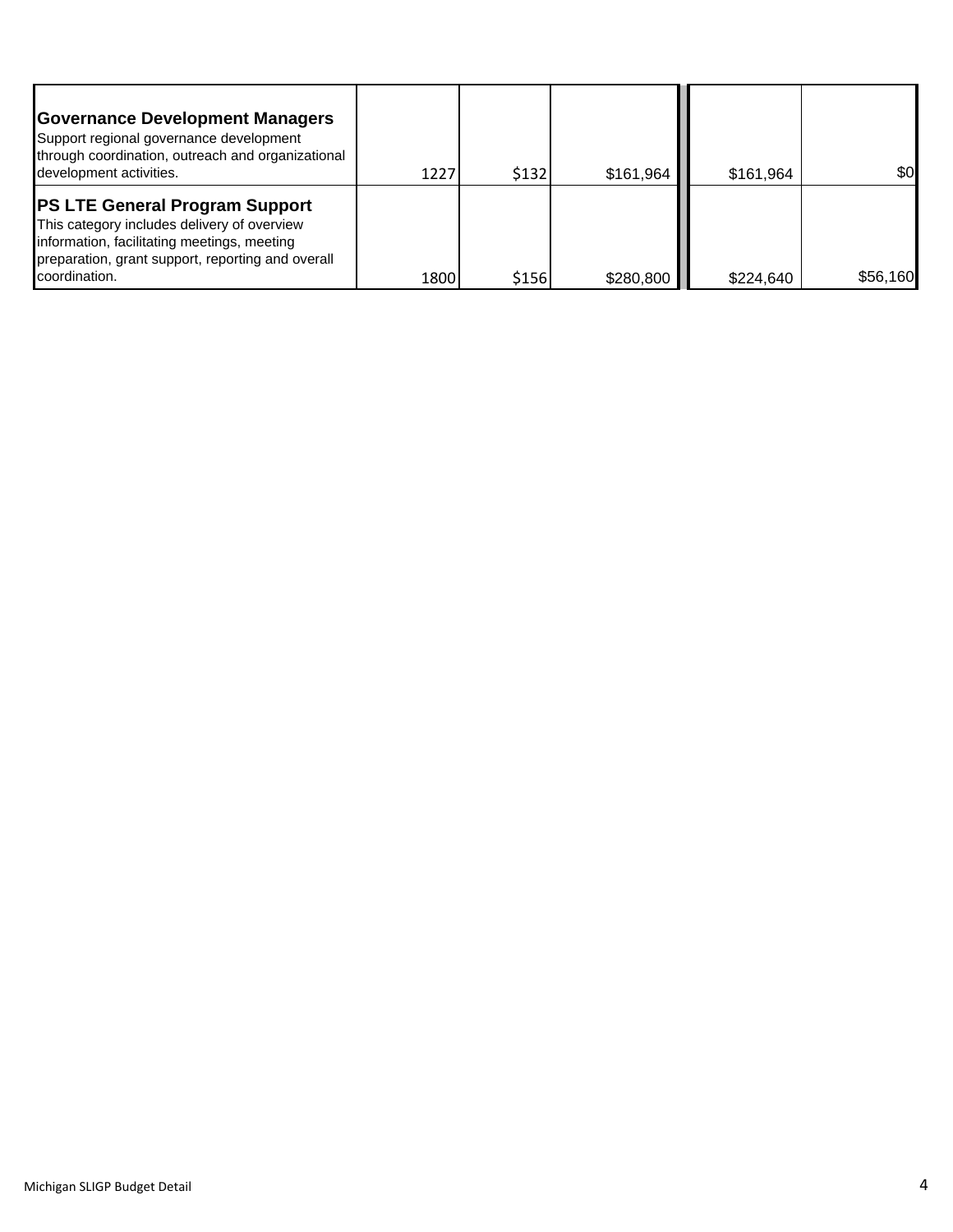| <b>Outreach &amp; Education Production</b>                                                            |                            |                  |                   |                |                    |
|-------------------------------------------------------------------------------------------------------|----------------------------|------------------|-------------------|----------------|--------------------|
| This category captures effort needed to deliver PS<br>LTE program content, including projects such as |                            |                  |                   |                |                    |
| website development, newsletters, updates,<br>branding, copy editing production, social media,        |                            |                  |                   |                |                    |
| eLearning/online training programs.                                                                   | 2700                       | \$84             | \$226,800         | \$226,800      | \$0                |
| <b>LTE Coverage &amp; Planning</b><br>Rural prioritization project, data gathering, tool/DB           |                            |                  |                   |                |                    |
| development and maintenance.                                                                          | 1348                       | \$132            | \$177,936         | \$177,936      | \$0                |
| <b>Data Collection &amp; Coordination</b>                                                             |                            |                  |                   |                |                    |
| Rural prioritization project, data gathering, tool/DB                                                 |                            |                  |                   |                |                    |
| development, database entry, includes admin<br>component; assume Tier 3 rate for this category.       | 1571                       | \$84             | \$131,964         | \$131,964      | \$0                |
| <b>Total Contractual</b>                                                                              |                            |                  | \$1,474,296       | \$1,418,136    | \$56,160           |
|                                                                                                       |                            |                  |                   |                |                    |
| g. Construction                                                                                       | Quantity                   | <b>Unit Cost</b> | <b>Total Cost</b> | Federal        | <b>Non-Federal</b> |
| N/A                                                                                                   |                            |                  | \$0               |                |                    |
| <b>Total Construction</b>                                                                             |                            |                  | \$0               | \$0            | \$0                |
| h. Other                                                                                              | <b>Quantity</b><br>(units) | <b>Unit Cost</b> | <b>Total Cost</b> | <b>Federal</b> | <b>Non-Federal</b> |
| <b>Monthly Charges for 4G LTE Devices</b>                                                             |                            |                  |                   |                |                    |
| MI PSBN team account charge of \$80/month per<br>account. SLIGP device acct with selected LTE         |                            |                  |                   |                |                    |
| carrier would then cost \$55/smartphone/month                                                         |                            |                  |                   |                |                    |
| and \$20/hotspot/month for a total of \$605/month                                                     |                            |                  |                   |                |                    |
| for $(7)$ users.                                                                                      | 36 months                  | \$605            | \$21,780          | \$21,780       |                    |
| <b>Webinar Hosting Service</b><br>\$150/month                                                         | 36 months                  | \$150            | \$5,400           | \$0            | \$5,400            |
| <b>Conference Expenses</b>                                                                            |                            |                  |                   |                |                    |
| Non-State Facilities, A/V, other conference                                                           |                            |                  |                   |                |                    |
| expenses calculated at \$3,150 average, (3) per                                                       |                            |                  |                   |                |                    |
| year                                                                                                  | 9 conferences              | \$3,150          | \$28,350          | \$28,350       |                    |
| <b>Conference Call Services</b><br>(5) one-hour conference calls/week average, at                     |                            |                  |                   |                |                    |
| .03/per person per minute, 15 participants on                                                         |                            |                  |                   |                |                    |
| average, 50 weeks per year                                                                            | 750 Calls                  | \$27/call        | \$20,250          | \$0            | \$20,250           |
| <b>Total Other</b>                                                                                    |                            |                  | \$75,780          | \$50,130       | \$25,650           |
|                                                                                                       |                            |                  |                   | \$3,347,017    |                    |
| <b>Total Direct Charges</b>                                                                           |                            |                  | \$4,184,591       |                | \$837,574          |
| i. Indirect Costs                                                                                     | Quantity                   | <b>Unit Cost</b> | <b>Total Cost</b> | Federal        | <b>Non-Federal</b> |
| N/A                                                                                                   |                            |                  |                   |                |                    |
| <b>Total Indirect</b>                                                                                 |                            |                  | \$0               | \$0            | \$0                |
| <b>TOTALS</b>                                                                                         |                            |                  | \$4,184,591       | \$3,347,017    | \$837,574          |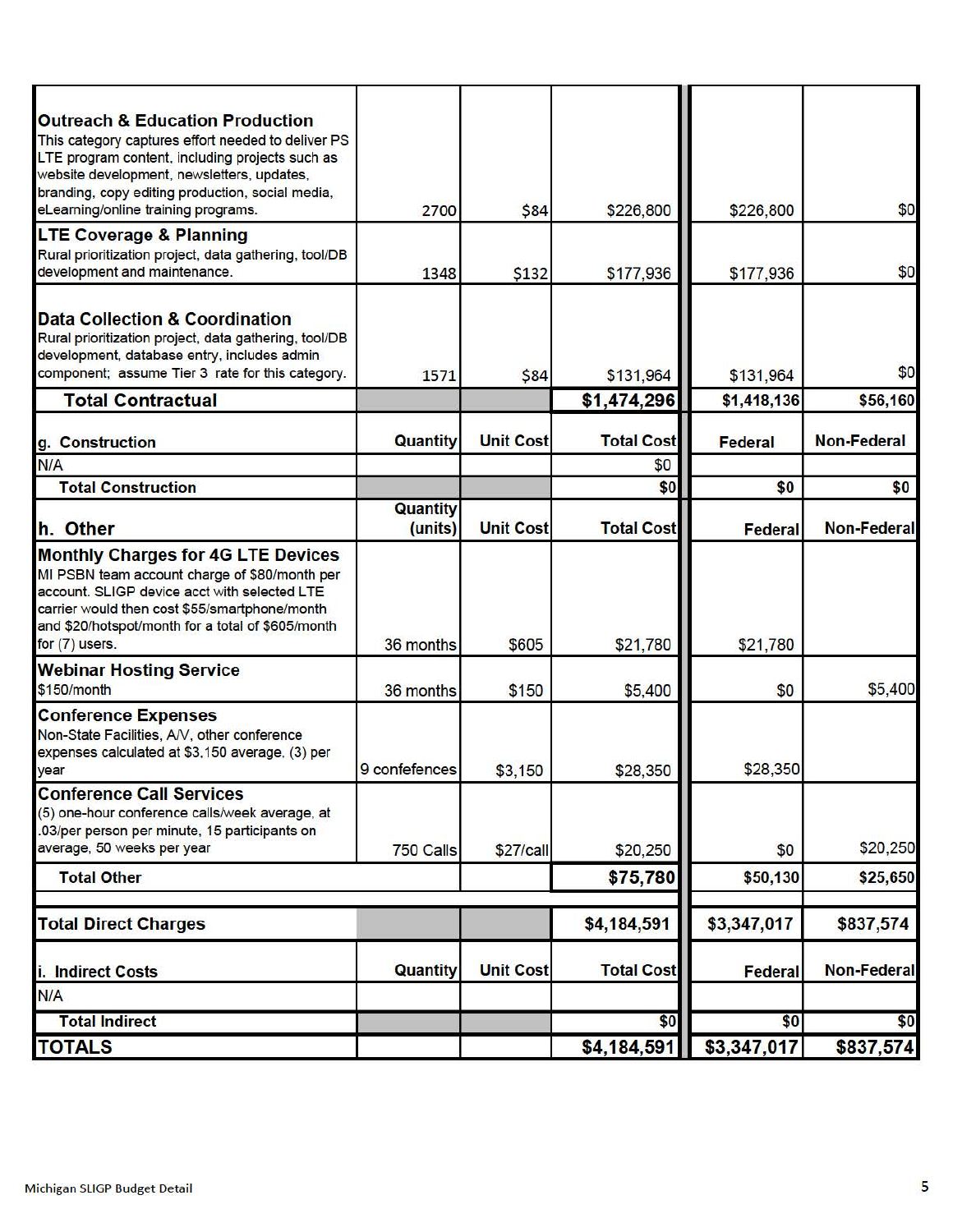# MICHIGAN SLIGP Detailed Budget Spreadsheet<br>14-Jun-13 23-Jun-15

|                                                                                                                                                                                     |                                                                  | <b>ORIGINAL</b>  |                   |           |                           |                                                                                                                                                                                                        |          | <b>REVISED</b>                                                   |                   |               |
|-------------------------------------------------------------------------------------------------------------------------------------------------------------------------------------|------------------------------------------------------------------|------------------|-------------------|-----------|---------------------------|--------------------------------------------------------------------------------------------------------------------------------------------------------------------------------------------------------|----------|------------------------------------------------------------------|-------------------|---------------|
| Category                                                                                                                                                                            | <b>Detailed Description of Budget</b><br>(for full grant period) |                  |                   |           | <b>Breakdown of Costs</b> | Category                                                                                                                                                                                               |          | <b>Detailed Description of Budget</b><br>(for full grant period) |                   | <b>Breakd</b> |
| la. Personnel                                                                                                                                                                       | Quantity                                                         | <b>Unit Cost</b> | <b>Total Cost</b> | Federal   | Non-Federal               | a. Personnel Personnel is calculated at<br>anaverage of the FY15 base salary with an<br>estimated 2% annual for the portion of time<br>spent on SLIGP activities.                                      | Quantity | <b>Unit Cost</b>                                                 | <b>Total Cost</b> | Federal       |
| <b>SWIC</b><br>The SWIC will spend 50% of the time on SLIGP<br>grant activities for 3 years. The SWIC's annual<br>salary is \$112,309.                                              | 3 years                                                          | \$56,154         | \$168,463         | \$168,463 | \$0                       | <b>SWIC</b><br>The SWIC will spend 45 336% of the time on<br>SLIGP grant activities for 4.5 years. The SWIC's<br>average annual salary is \$114,369 (51851.75 /<br>$114,369 = 45.336\%$ ).             | 4.5      | \$51,851.75                                                      | \$233,333         |               |
|                                                                                                                                                                                     |                                                                  |                  |                   |           |                           | <b>SWIC Admin Support</b><br>The SWIC Admin will spend 12.32% of the time on<br>SLIGP grant activities for 4.5 years. The SWIC<br>Admin's annual salary is \$51,726 (6373.25 / 51726<br>$= 12.32\%)$ . | 4.5      | \$6,373,25                                                       | \$28,680          |               |
| <b>CIO/ FirstNet Point of Contact</b><br>The CIO PoC will spend 10% of the time for 3<br>years. The annual salary is \$136,390.                                                     | 3 years                                                          | \$13,639         | \$40,917          | \$20,458  | \$20,458                  | <b>CIO/ FirstNet Point of Contact</b><br>The CIO PoC will spend 7.59% of the time for 4.5<br>years. The annual salary is \$168,052 (12,756.87 /<br>$168,052 = 7.59\%)$                                 | 4.5      | \$12,756.87                                                      | \$57,406          |               |
|                                                                                                                                                                                     |                                                                  |                  |                   |           |                           | <b>CIO/ FirstNet Point of Contact Admin</b><br><b>Support</b><br>The CIO PoC Admin will spend 7 6248% of the time<br>for 4.5 years. The annual salary is \$65,036<br>$4958.88 / 65036 = 76248%$ .      | 4.5      | \$4.958.88                                                       | \$22,315          |               |
| <b>Shared Services Director</b><br>The SSD will spend 10% of the time for 3 years.<br>The annual salary is \$136,390.                                                               | 3 years                                                          | \$13,639         | \$40,917          | \$20.458  | \$20,458                  | <b>Shared Services Director</b><br>The SSD will spend 8.438% of the time for 4 5<br>years. The annual salary is \$141,525 (11942.12 /<br>$141,525 = 8.43\%$ ).                                         | 4.5      | \$11,942.12                                                      | \$53,740          |               |
|                                                                                                                                                                                     |                                                                  |                  |                   |           |                           | <b>Shared Services Director Admin Support</b><br>The SSD Admin will spend 8.3927 of the time for<br>4.5 years. The annual salary is \$59,186 (4967.36 /<br>59,186=8.3927%).                            | 4.5      | \$4,967.36                                                       | \$22,353          |               |
| <b>SLIGP Program Manager</b><br>Fully dedicated, 100% for 3 years. The annual<br>salary is \$105,353.<br><b>Legal Advisors</b>                                                      | 3 years                                                          | \$105,353        | \$316,060         | \$158.030 | \$158,030                 | <b>SLIGP Program Manager</b><br>The SLIGP PM cost was moved to contractor cost                                                                                                                         |          |                                                                  |                   |               |
| State attorneys are internally billed an hourly rate o<br>\$150/hour, budgeted at 105 hours per year for 3<br>years for a total of 315 hours. Fringe benefits cost<br>do not apply. | 315 hours                                                        | \$150            | \$47,250          | \$0       | \$47,250                  |                                                                                                                                                                                                        |          |                                                                  |                   | \$0           |
| <b>Outreach Support Staff - 1</b><br>Web and electronic media, outreach content<br>specialist dedicated at 100%. The annual salary is<br>\$65,323.                                  | 3 years                                                          | \$65,323         | \$195,969         | \$195,969 | \$0                       | <b>Outreach Support Staff - 1</b><br>Web and electronic media, outreach content<br>specialist was moved to contract cost                                                                               |          |                                                                  |                   | \$0           |
| Outreach Support Staff - 2<br>Support staff will be dedicated at 100%. The<br>annual salary is \$65,323                                                                             | 3 years                                                          | \$65,323         | \$195,969         | \$97.985  | \$97,985                  | <b>Outreach Support Staff - 2</b><br>Support staff was moved to contract cost                                                                                                                          |          |                                                                  |                   | \$0           |

## **a. Personnel** Personnel is calculated at anaverage of the FY15 base salary with an estimated 2% annual for the portion of time **SWIC**The SWIC will spend 45 336% of the time on **REVISED Detailed Description of Budget (for full grant period)**

| <b>a. Personnel</b> Personnel is calculated at                                                         |          |                  |                   |         |             |
|--------------------------------------------------------------------------------------------------------|----------|------------------|-------------------|---------|-------------|
| anaverage of the FY15 base salary with an                                                              |          |                  |                   |         |             |
| estimated 2% annual for the portion of time                                                            |          |                  |                   |         |             |
| spent on SLIGP activities.                                                                             | Quantity | <b>Unit Cost</b> | <b>Total Cost</b> | Federal | Non-Federal |
| <b>SWIC</b>                                                                                            |          |                  |                   |         |             |
| The SWIC will spend 45 336% of the time on                                                             |          |                  |                   |         |             |
| SLIGP grant activities for 4.5 years. The SWIC's                                                       |          |                  |                   |         |             |
| average annual salary is \$114,369 (51851.75 /                                                         |          |                  |                   |         |             |
| $114,369 = 45.336\%$ ).                                                                                | 4.5      | \$51,851.75      | \$233,333         |         | \$233,333   |
| <b>SWIC Admin Support</b>                                                                              |          |                  |                   |         |             |
| The SWIC Admin will spend 12.32% of the time on                                                        |          |                  |                   |         |             |
| SLIGP grant activities for 4.5 years. The SWIC                                                         |          |                  |                   |         |             |
| Admin's annual salary is \$51,726 (6373.25 / 51726                                                     |          |                  |                   |         |             |
| = 12.32%).                                                                                             | 4.5      | \$6,373.25       | \$28,680          |         | \$28,680    |
| <b>CIO/ FirstNet Point of Contact</b>                                                                  |          |                  |                   |         |             |
| The CIO PoC will spend 7.59% of the time for 4.5                                                       |          |                  |                   |         |             |
| years. The annual salary is \$168,052 (12,756.87 /                                                     |          |                  |                   |         |             |
| $168,052 = 7.59\%$ ).                                                                                  | 4.5      | \$12.756.87      | \$57,406          |         | \$57,406    |
| <b>CIO/ FirstNet Point of Contact Admin</b>                                                            |          |                  |                   |         |             |
| <b>Support</b>                                                                                         |          |                  |                   |         |             |
| The CIO PoC Admin will spend 7 6248% of the time                                                       |          |                  |                   |         |             |
| for 4.5 years. The annual salary is \$65,036                                                           |          |                  |                   |         |             |
| $(4958.88 / 65036 = 76248$ %).                                                                         | 4.5      | \$4,958.88       | \$22,315          |         | \$22,315    |
| <b>Shared Services Director</b>                                                                        |          |                  |                   |         |             |
| The SSD will spend 8.438% of the time for 4 5                                                          |          |                  |                   |         |             |
| years. The annual salary is \$141,525 (11942.12 /                                                      |          |                  |                   |         |             |
| $141,525 = 8.43\%$ ).                                                                                  | 4.5      | \$11,942.12      | \$53,740          |         | \$53,740    |
| <b>Shared Services Director Admin Support</b>                                                          |          |                  |                   |         |             |
|                                                                                                        |          |                  |                   |         |             |
| The SSD Admin will spend 8.3927 of the time for<br>4.5 years. The annual salary is \$59,186 (4967.36 / |          |                  |                   |         |             |
| 59,186=8.3927%).                                                                                       | 4.5      | \$4.967.36       | \$22,353          |         | \$22,353    |
|                                                                                                        |          |                  |                   |         |             |
| <b>SLIGP Program Manager</b>                                                                           |          |                  |                   |         |             |
| The SLIGP PM cost was moved to contractor cost                                                         |          |                  |                   |         |             |
|                                                                                                        |          |                  |                   |         |             |
|                                                                                                        |          |                  |                   |         |             |
|                                                                                                        |          |                  |                   |         |             |
|                                                                                                        |          |                  |                   |         |             |
|                                                                                                        |          |                  |                   | \$0     |             |
| <b>Outreach Support Staff - 1</b>                                                                      |          |                  |                   |         |             |
| Web and electronic media, outreach content                                                             |          |                  |                   |         |             |
| specialist was moved to contract cost                                                                  |          |                  |                   | \$0     |             |
|                                                                                                        |          |                  |                   |         |             |
|                                                                                                        |          |                  |                   |         |             |
|                                                                                                        |          |                  |                   | \$0     |             |
| <b>Outreach Support Staff - 2</b><br>Support staff was moved to contract cost                          |          |                  |                   |         |             |

**Breakdown of Costs**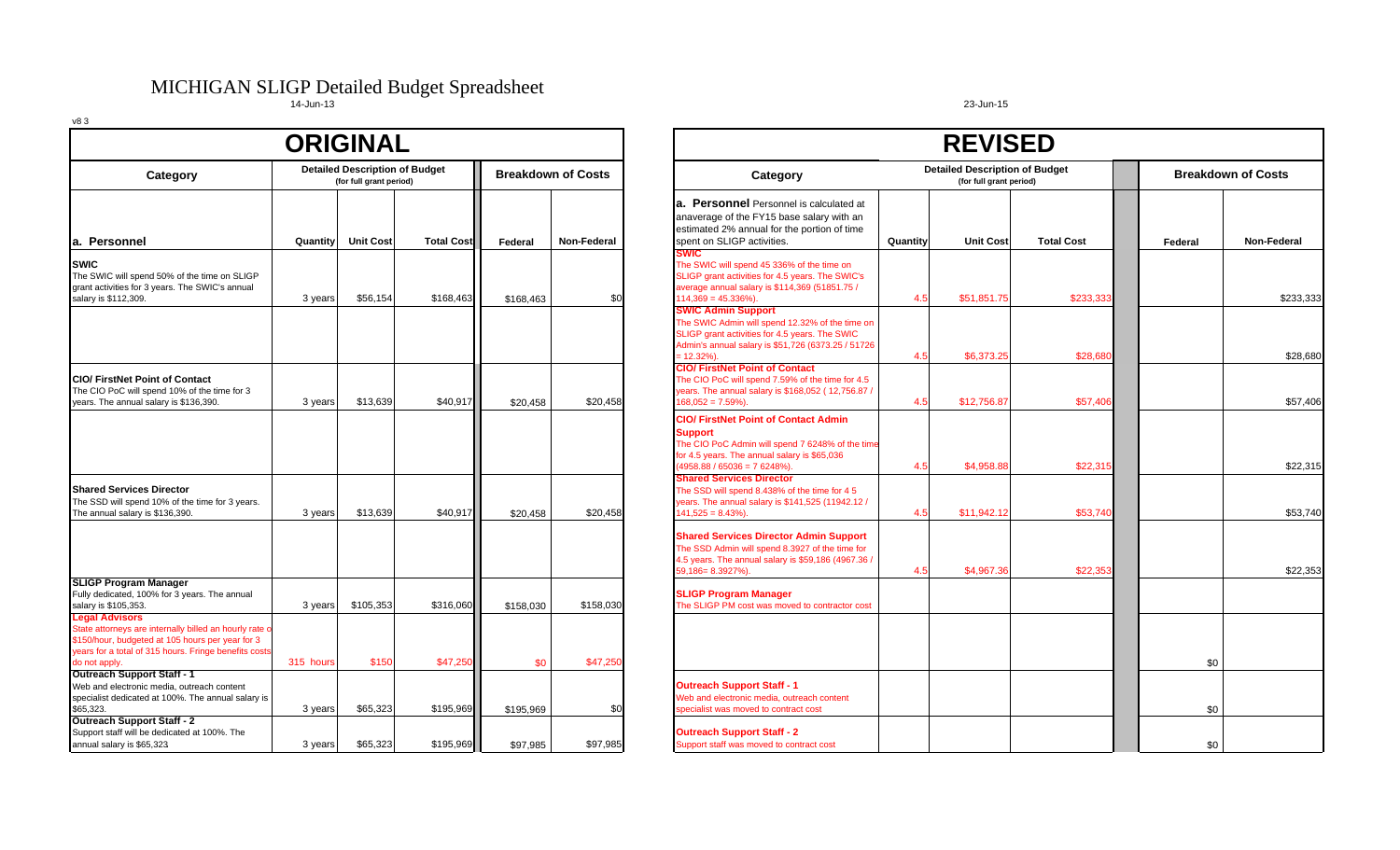| Outreach Support Staff - 3<br>Support staff will be dedicated at 100%. The                                                                                                                                                                                                                                |               |                  |                   |             |             | <b>Outreach Support Staff - 3</b>                                                                                                                                                                                                                                                                                                                                                                                                                                   |           |                  |                   |         |
|-----------------------------------------------------------------------------------------------------------------------------------------------------------------------------------------------------------------------------------------------------------------------------------------------------------|---------------|------------------|-------------------|-------------|-------------|---------------------------------------------------------------------------------------------------------------------------------------------------------------------------------------------------------------------------------------------------------------------------------------------------------------------------------------------------------------------------------------------------------------------------------------------------------------------|-----------|------------------|-------------------|---------|
| annual salary is \$65,323.                                                                                                                                                                                                                                                                                | 3 years       | \$65,323         | \$195,969         | \$97.985    | \$97,985    | Support staff was moved to contract cost                                                                                                                                                                                                                                                                                                                                                                                                                            |           |                  |                   | \$0     |
| <b>Grant Director</b><br>One grant director will spend 10% of the time on<br>the project for 3 years. The annual salary is<br>\$112,309.                                                                                                                                                                  | 3 years       | \$11,231         | \$33,693          | \$33,693    | \$0         | <b>Grant Director</b><br>One grant director will spend 9.593147% of the time<br>on the project for 4.5 years. The annual salary is<br>$$102,000 (9785.01 / 102000 = 9.593147%)$                                                                                                                                                                                                                                                                                     | 4.5       | \$9,785.01       | \$44.033          |         |
| <b>Total Personnel</b>                                                                                                                                                                                                                                                                                    |               |                  | \$1,235,208       | \$793.042   | \$442,167   | <b>Total Personnel</b>                                                                                                                                                                                                                                                                                                                                                                                                                                              |           |                  | \$461.859         |         |
| b. Fringe Benefits<br>Fringe is calculated at percent of salary, for<br>the portion of time spent on SLIGP activities.                                                                                                                                                                                    |               | % of Salary      | <b>Total Cost</b> | Federal     | Non-Federal | b. Fringe Benefits<br>Fringe is calculated at % of loaded salary, for<br>the portion of time spent on SLIGP activities.<br>The finge includes FICA, unemployment,<br>insurance and retirement benefits.                                                                                                                                                                                                                                                             |           | % of Salary      | <b>Total Cost</b> | Federal |
| <b>SWIC</b>                                                                                                                                                                                                                                                                                               | \$168,463     | 79%              | \$133,745         | \$133,745   | \$0         | <b>SWIC</b>                                                                                                                                                                                                                                                                                                                                                                                                                                                         | \$233,333 | 79%              | \$183,468.56      |         |
|                                                                                                                                                                                                                                                                                                           |               |                  |                   |             |             | <b>SWIC Admin</b>                                                                                                                                                                                                                                                                                                                                                                                                                                                   | \$28,680  | 66%              | \$18,940.         |         |
| <b>CIO/ FirstNet Point of Contact</b>                                                                                                                                                                                                                                                                     | \$40,917      | 65%              | \$26,749          | \$13,374    | \$13,374    | <b>CIO/ FirstNet Point of Contact</b>                                                                                                                                                                                                                                                                                                                                                                                                                               | \$57,406  | 75%              | \$43,024.75       |         |
|                                                                                                                                                                                                                                                                                                           |               |                  |                   |             |             | <b>CIO/ FirstNet Point of Contact Admin</b>                                                                                                                                                                                                                                                                                                                                                                                                                         | \$22,315  | 87%              | \$19,460.00       |         |
| <b>Shared Services Director</b>                                                                                                                                                                                                                                                                           | \$40.917      | 65%              | \$26,749          | \$13,374    | \$13,374    | <b>Shared Services Director</b>                                                                                                                                                                                                                                                                                                                                                                                                                                     | \$53,740  | 75%              | \$40,403.46       |         |
|                                                                                                                                                                                                                                                                                                           |               |                  |                   |             |             | <b>Shared Services Director Admin</b>                                                                                                                                                                                                                                                                                                                                                                                                                               | \$22,35   | 69%              | \$15,510.7        |         |
| Program Manager/Project Manager                                                                                                                                                                                                                                                                           | \$316,060     | 81%              | \$254,632         | \$127.316   | \$127,316   | Program Manager/Project Manager                                                                                                                                                                                                                                                                                                                                                                                                                                     |           |                  |                   | \$0     |
| Outreach Support Staff - 1                                                                                                                                                                                                                                                                                | \$195.969     | 74%              | \$144,932         | \$144.932   | \$0         | <b>Outreach Support Staff - 1</b>                                                                                                                                                                                                                                                                                                                                                                                                                                   |           |                  |                   | \$0     |
| Outreach Support Staff - 2                                                                                                                                                                                                                                                                                | \$195.969     | 74%              | \$144,932         | \$72,466    | \$72,466    | <b>Outreach Support Staff - 2</b>                                                                                                                                                                                                                                                                                                                                                                                                                                   |           |                  |                   | \$0     |
| <b>Outreach Support Staff - 3</b>                                                                                                                                                                                                                                                                         | \$195.969     | 74%              | \$144,932         | \$72.466    | \$72,466    | <b>Outreach Support Staff - 3</b>                                                                                                                                                                                                                                                                                                                                                                                                                                   |           |                  |                   | \$0     |
| <b>Grant Director</b>                                                                                                                                                                                                                                                                                     | \$33,693      | 79%              | \$26,749          | \$26,749    | \$C         | <b>Grant Director</b>                                                                                                                                                                                                                                                                                                                                                                                                                                               | \$44,03   | 76%              | \$33.328.7        |         |
| <b>Total Fringe Benefits</b>                                                                                                                                                                                                                                                                              |               |                  | \$903,420         | \$604,423   | \$298,997   | <b>Total Fringe Benefits</b>                                                                                                                                                                                                                                                                                                                                                                                                                                        |           |                  | \$354,137         | \$      |
| <b>TOTAL SALARY + FRINGE</b>                                                                                                                                                                                                                                                                              |               |                  | \$2,138,629       | \$1,397,465 | \$741,164   | <b>TOTAL SALARY + FRINGE</b>                                                                                                                                                                                                                                                                                                                                                                                                                                        |           |                  | \$815,996         | \$      |
| c. Travel                                                                                                                                                                                                                                                                                                 | Quantity      | <b>Unit Cost</b> | <b>Total Cost</b> | Federal     | Non-Federal | c. Travel                                                                                                                                                                                                                                                                                                                                                                                                                                                           | Quantity  | <b>Unit Cost</b> | <b>Total Cost</b> | Federal |
| Intra-State SLIGP Support Travel<br>Calculated based on \$330/day per person for<br>meals, 300 miles round trip and lodging, single<br>night stay, one trip per year, no air. 98 trips per<br>year planned                                                                                                | 294           | \$330            | \$97,020          | \$97,020    |             | Intra-State SLIGP Support Travel (annual)<br>Calculated based identified conferences and<br>meetings related to Public Safety Broadband for<br>outreach, education and governance. Most of the<br>conferences were traveled to in the first 7 quarters.<br>When this occurred, the average of past travel<br>experenses were used. Those that are new travel<br>opportunities, mileage was calculated at 150 miles,<br>\$36 per deum / day meal, and \$120 lodging. | 39        | 1059.71          | \$41,329          | \$41,32 |
| Out of State/Other SLIGP Support Travel<br>Includes multi-night events, conferences, \$250 per<br>person per day, average of \$600 for air travel in<br>support of regional, FirstNet, national conferences<br>and unplanned events. Amount adjusted based<br>upon estimate of PSBN content per category. | see narrative | see narrative    | \$266.580         | \$266.580   |             | Out of State/Other SLIGP Support Travel<br>Calculated based identified conferences and<br>meetings related to Public Safety Broadband for<br>outreach, education and governance. These travel<br>opportunities, transportation cost for mileage at<br>\$157 or airfair at \$691, \$36 per deum / day meal,<br>and \$120 lodging.                                                                                                                                    | 26        | 2897.58          | \$75.337          | \$75,33 |

| Outreach Support Staff - 3<br>Support staff will be dedicated at 100%. The<br>annual salary is \$65,323.                                                                                                                                                                                                  | 3 years       | \$65,323         | \$195,969         | \$97,985    | \$97,985    | <b>Outreach Support Staff - 3</b><br>Support staff was moved to contract cost                                                                                                                                                                                                                                                                                                                                                                                       |           |                  |                   | \$0      |             |
|-----------------------------------------------------------------------------------------------------------------------------------------------------------------------------------------------------------------------------------------------------------------------------------------------------------|---------------|------------------|-------------------|-------------|-------------|---------------------------------------------------------------------------------------------------------------------------------------------------------------------------------------------------------------------------------------------------------------------------------------------------------------------------------------------------------------------------------------------------------------------------------------------------------------------|-----------|------------------|-------------------|----------|-------------|
| <b>Grant Director</b><br>One grant director will spend 10% of the time on<br>the project for 3 years. The annual salary is<br>\$112,309.                                                                                                                                                                  | 3 years       | \$11,231         | \$33,693          | \$33,693    | \$0         | <b>Grant Director</b><br>One grant director will spend 9.593147% of the time<br>on the project for 4.5 years. The annual salary is<br>$$102,000 (9785.01 / 102000 = 9.593147%)$                                                                                                                                                                                                                                                                                     | 4.5       | \$9,785.01       | \$44,033          |          | \$44,033    |
| <b>Total Personnel</b>                                                                                                                                                                                                                                                                                    |               |                  | \$1,235,208       | \$793,042   | \$442,167   | <b>Total Personnel</b>                                                                                                                                                                                                                                                                                                                                                                                                                                              |           |                  | \$461,859         | \$0      | \$461,859   |
| b. Fringe Benefits<br>Fringe is calculated at percent of salary, for<br>the portion of time spent on SLIGP activities.                                                                                                                                                                                    |               | % of Salary      | <b>Total Cost</b> | Federal     | Non-Federal | b. Fringe Benefits<br>Fringe is calculated at % of loaded salary, for<br>the portion of time spent on SLIGP activities.<br>The finge includes FICA, unemployment,<br>insurance and retirement benefits.                                                                                                                                                                                                                                                             |           | % of Salary      | <b>Total Cost</b> | Federal  | Non-Federal |
| SWIC                                                                                                                                                                                                                                                                                                      | \$168,463     | 79%              | \$133,745         | \$133,745   | \$0         | <b>SWIC</b>                                                                                                                                                                                                                                                                                                                                                                                                                                                         | \$233.333 | 79%              | \$183,468.5       |          | \$183,469   |
|                                                                                                                                                                                                                                                                                                           |               |                  |                   |             |             | <b>SWIC Admin</b>                                                                                                                                                                                                                                                                                                                                                                                                                                                   | \$28.680  | 66%              | \$18,940.5        |          | \$18,941    |
| <b>CIO/ FirstNet Point of Contact</b>                                                                                                                                                                                                                                                                     | \$40,917      | 65%              | \$26,749          | \$13,374    | \$13,374    | <b>CIO/ FirstNet Point of Contact</b>                                                                                                                                                                                                                                                                                                                                                                                                                               | \$57,406  | 75%              | \$43,024.75       |          | \$43,025    |
|                                                                                                                                                                                                                                                                                                           |               |                  |                   |             |             | <b>CIO/ FirstNet Point of Contact Admin</b>                                                                                                                                                                                                                                                                                                                                                                                                                         | \$22,315  | 87%              | \$19,460.00       |          | \$19,460    |
| <b>Shared Services Director</b>                                                                                                                                                                                                                                                                           | \$40.917      | 65%              | \$26,749          | \$13,374    | \$13,37     | <b>Shared Services Director</b>                                                                                                                                                                                                                                                                                                                                                                                                                                     | \$53.740  | 75%              | \$40,403.46       |          | \$40,403    |
|                                                                                                                                                                                                                                                                                                           |               |                  |                   |             |             | <b>Shared Services Director Admin</b>                                                                                                                                                                                                                                                                                                                                                                                                                               | \$22.35   | 69%              | \$15,510.7        |          | \$15,51'    |
| Program Manager/Project Manager                                                                                                                                                                                                                                                                           | \$316,060     | 81%              | \$254,632         | \$127,316   | \$127,316   | Program Manager/Project Manager                                                                                                                                                                                                                                                                                                                                                                                                                                     |           |                  |                   | \$0      |             |
| Outreach Support Staff - 1                                                                                                                                                                                                                                                                                | \$195,969     | 74%              | \$144,932         | \$144,932   | \$0         | <b>Outreach Support Staff - 1</b>                                                                                                                                                                                                                                                                                                                                                                                                                                   |           |                  |                   | \$0      |             |
| Outreach Support Staff - 2                                                                                                                                                                                                                                                                                | \$195,969     | 74%              | \$144,932         | \$72,466    | \$72,466    | <b>Outreach Support Staff - 2</b>                                                                                                                                                                                                                                                                                                                                                                                                                                   |           |                  |                   | \$0      |             |
| <b>Outreach Support Staff - 3</b>                                                                                                                                                                                                                                                                         | \$195,969     | 74%              | \$144,932         | \$72,466    | \$72,466    | <b>Outreach Support Staff - 3</b>                                                                                                                                                                                                                                                                                                                                                                                                                                   |           |                  |                   | \$0      |             |
| <b>Grant Director</b>                                                                                                                                                                                                                                                                                     | \$33,693      | 79%              | \$26,749          | \$26,749    | \$0         | <b>Grant Director</b>                                                                                                                                                                                                                                                                                                                                                                                                                                               | \$44,033  | 76%              | \$33,328.74       |          | \$33,329    |
| <b>Total Fringe Benefits</b>                                                                                                                                                                                                                                                                              |               |                  | \$903.420         | \$604,423   | \$298,997   | <b>Total Fringe Benefits</b>                                                                                                                                                                                                                                                                                                                                                                                                                                        |           |                  | \$354,137         | \$0      | \$354,137   |
| <b>TOTAL SALARY + FRINGE</b>                                                                                                                                                                                                                                                                              |               |                  | \$2,138,629       | \$1,397,465 | \$741,164   | <b>FOTAL SALARY + FRINGE</b>                                                                                                                                                                                                                                                                                                                                                                                                                                        |           |                  | \$815,996         | \$0      | \$815,996   |
| c. Travel                                                                                                                                                                                                                                                                                                 | Quantity      | <b>Unit Cost</b> | <b>Total Cost</b> | Federal     | Non-Federal | c. Travel                                                                                                                                                                                                                                                                                                                                                                                                                                                           | Quantity  | <b>Unit Cost</b> | <b>Total Cost</b> | Federal  | Non-Federal |
| Intra-State SLIGP Support Travel<br>Calculated based on \$330/day per person for<br>meals, 300 miles round trip and lodging, single<br>night stay, one trip per year, no air. 98 trips per<br>year planned                                                                                                | 294           | \$330            | \$97,020          | \$97,020    |             | Intra-State SLIGP Support Travel (annual)<br>Calculated based identified conferences and<br>meetings related to Public Safety Broadband for<br>outreach, education and governance. Most of the<br>conferences were traveled to in the first 7 quarters.<br>When this occurred, the average of past travel<br>experenses were used. Those that are new travel<br>opportunities, mileage was calculated at 150 miles,<br>\$36 per deum / day meal, and \$120 lodging. | 39        | 1059.71          | \$41,329          | \$41,329 |             |
| Out of State/Other SLIGP Support Travel<br>Includes multi-night events, conferences, \$250 per<br>person per day, average of \$600 for air travel in<br>support of regional, FirstNet, national conferences<br>and unplanned events. Amount adjusted based<br>upon estimate of PSBN content per category. | see narrative | see narrative    | \$266,580         | \$266,580   |             | Out of State/Other SLIGP Support Travel<br>Calculated based identified conferences and<br>meetings related to Public Safety Broadband for<br>outreach, education and governance. These travel<br>opportunities, transportation cost for mileage at<br>\$157 or airfair at \$691, \$36 per deum / day meal,<br>and \$120 lodging.                                                                                                                                    | 26        | 2897.58          | \$75,337          | \$75,337 |             |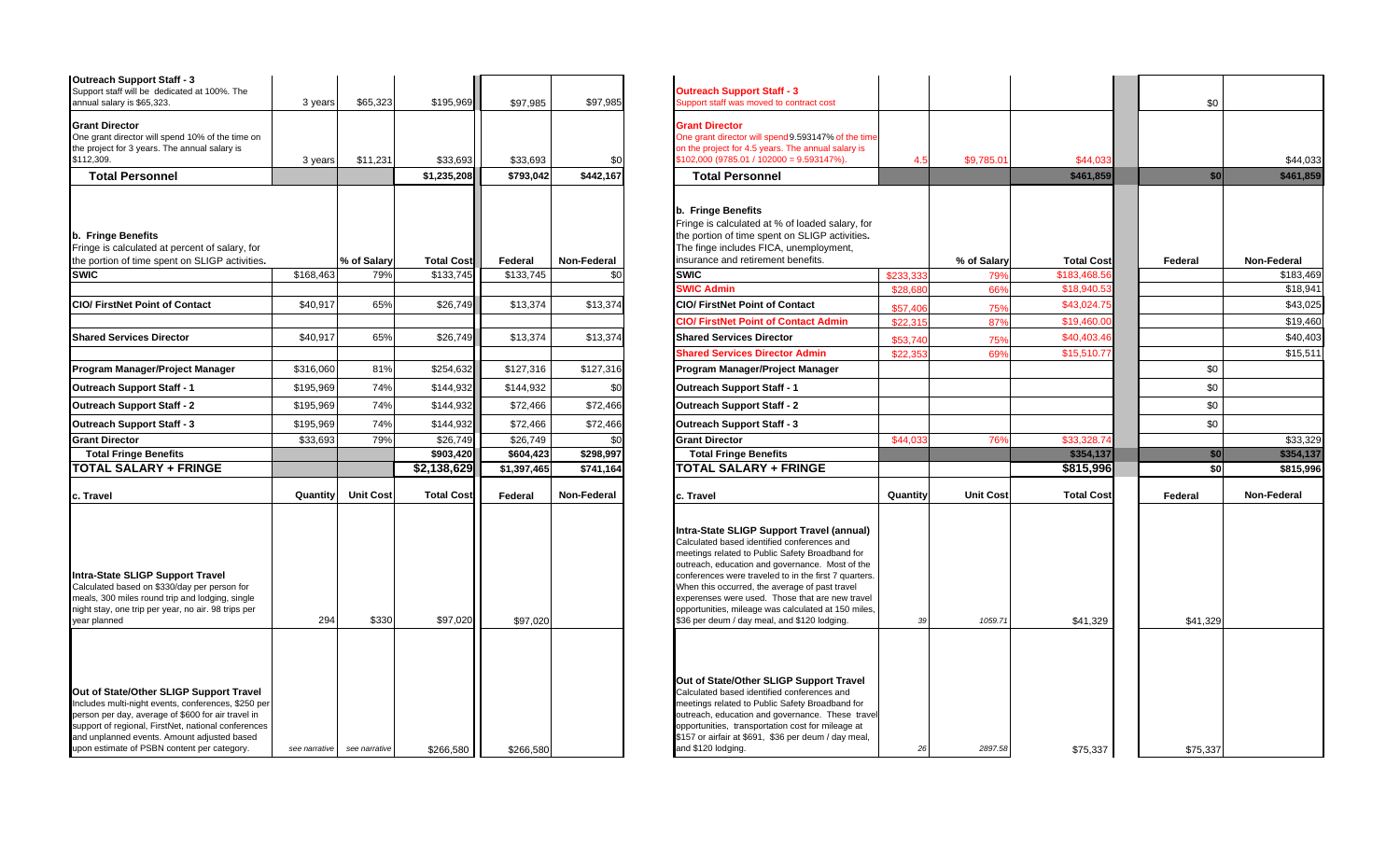| <b>Mileage for MI PSBN Meetings</b><br>Average of 8 individuals traveling average of 300<br>miles roundtrip for 26 meetings/year; cost per mile |                     |                  |                   |           |             | The MiPSB will attend 16 annual intra-state<br>events (PS Stakeholder Conferences) over<br>the remainder of the project and 8 MiPSB<br>regional workshops totaling 36 events. Mile                                                                                 | 36       | 76.11                         |                                |                      |
|-------------------------------------------------------------------------------------------------------------------------------------------------|---------------------|------------------|-------------------|-----------|-------------|--------------------------------------------------------------------------------------------------------------------------------------------------------------------------------------------------------------------------------------------------------------------|----------|-------------------------------|--------------------------------|----------------------|
| is based on state mileage rates.                                                                                                                | 187200              | \$0.565          | \$105,768         | \$105,768 |             | for these events are based on past travel                                                                                                                                                                                                                          |          |                               | \$2,740                        | \$2,74               |
|                                                                                                                                                 |                     |                  |                   |           |             |                                                                                                                                                                                                                                                                    |          | 26924                         |                                |                      |
|                                                                                                                                                 |                     |                  |                   |           |             | SLIGP Travel Q1 - Q7- Federally Funded                                                                                                                                                                                                                             |          |                               | \$26,924                       | \$26,92              |
|                                                                                                                                                 |                     |                  |                   |           |             | SLIGP Travel Q1 - Q7 - Michigan Match<br><b>Funding</b>                                                                                                                                                                                                            |          | 2966                          | \$2,966                        |                      |
| <b>Total Travel</b>                                                                                                                             |                     |                  | \$469,368         | \$469.368 | \$0         | <b>Total Travel</b>                                                                                                                                                                                                                                                |          |                               | \$149,296                      | \$146,33             |
| d. Equipment                                                                                                                                    | Quantity            | <b>Unit Cost</b> | <b>Total Cost</b> | Federal   | Non-Federal | d. Equipment                                                                                                                                                                                                                                                       | Quantity | <b>Unit Cost</b>              | <b>Total Cost</b>              | Federal              |
| N/A                                                                                                                                             |                     | \$0              | \$0               | \$0       |             | N/A                                                                                                                                                                                                                                                                |          |                               | \$0                            | \$0                  |
| <b>Total Equipment</b>                                                                                                                          |                     |                  | \$0               | \$0       | \$0         | <b>Total Equipment</b>                                                                                                                                                                                                                                             |          |                               | \$0                            | $\mathbf{s}$         |
| e. Supplies                                                                                                                                     | Quantity<br>(units) | <b>Unit Cost</b> | <b>Total Cost</b> | Federal   | Non-Federal | e. Supplies                                                                                                                                                                                                                                                        |          |                               |                                | Federal              |
| <b>Color Printer</b>                                                                                                                            |                     | \$1,578          | \$1,578           | \$1,578   |             | <b>Portable Printer</b>                                                                                                                                                                                                                                            |          | \$700                         | \$700                          | \$700                |
| <b>Portable Projectors</b>                                                                                                                      |                     | \$1,300          | \$3,900           | \$3,900   |             | <b>Portable Projectors</b>                                                                                                                                                                                                                                         |          | \$841                         | \$1.682                        | \$1,682              |
| <b>LTE Devices</b><br>Portable hotspots, SmartPhones for (7) staffers                                                                           | 14                  | \$350            | \$4,900           | \$4,900   |             | <b>TE Devices</b><br>Portable hotspots, SmartPhones for the SLIGP PM<br><b>ASPOC</b> staffers                                                                                                                                                                      |          | \$250                         | \$750                          | \$750                |
| <b>Office Supplies</b><br>budgeted at \$70/month for 3 years                                                                                    | 36 (months)         | \$70             | \$2,520           |           | \$2,520     | <b>Office Supplies</b><br>budgeted at \$50/month for 27.38 months when<br>outreach is at it's highest points                                                                                                                                                       | 27.38    | \$50                          | \$1,369                        | \$1,36               |
| Tablets (6)<br>Two tablets will be provided by Federal funds, the<br>other four provided as a non-federal match.                                | 6                   | \$770            | \$4,620           | \$1,540   | \$3,080     | Tablets (6)<br>Six tablets will be provided by Federal funds. 3<br>were purchased for: SLIGP PM, Outreach Staff 1<br>and Outreach Staff 2. These will be lifecycle<br>refreshed after 3 years totaling 6 tablets                                                   |          | \$625                         | \$3,750                        | \$3,750              |
| Laptops (6)<br>Six laptops will be provided as a non-federal<br>match.                                                                          | 6                   | \$1,500          | \$9,000           |           | \$9,000     | Laptops (10)<br>Ten laptops will be provided with federal funds. 5<br>were purchased for 4 SLIGP project staff and 1 for<br>contract staff. These will be lifecycle refreshed<br>after 3 years totaling 10 laptops.<br><b>Desktop Support 3 years of Annual IT</b> | 10       | \$1,970                       | \$19,704                       | \$19,70              |
|                                                                                                                                                 |                     |                  |                   |           |             | Support of \$2,979 will be used as matching<br>funds.                                                                                                                                                                                                              |          | \$2.979                       | \$8.937                        |                      |
| <b>Total Supplies</b>                                                                                                                           |                     |                  | \$26,518          | \$11,918  | \$14,600    | <b>Total Supplies</b>                                                                                                                                                                                                                                              |          |                               | \$36,892                       | \$27,955             |
|                                                                                                                                                 | Quantity            |                  |                   |           |             |                                                                                                                                                                                                                                                                    |          |                               |                                |                      |
| Contractual                                                                                                                                     | (hours)             | <b>Unit Cost</b> | <b>Total Cost</b> | Federal   | Non-Federal | Contractual<br><b>DTMB Consultive Services: DTMB bills</b><br>hourly for interdepartmental work on a<br>time and materials basis.                                                                                                                                  | Units    | <b>Unit Cost</b><br>1588619.5 | <b>Total Cost</b><br>1588619.5 | Federal<br>1588619.5 |

| Mileage for MI PSBN Meetings<br>Average of 8 individuals traveling average of 300<br>miles roundtrip for 26 meetings/year; cost per mile<br>is based on state mileage rates. | 187200              | \$0.565          | \$105,768         | \$105,768 |             | The MiPSB will attend 16 annual intra-state<br>events (PS Stakeholder Conferences) over<br>the remainder of the project and 8 MiPSB<br>regional workshops totaling 36 events. Mile<br>for these events are based on past travel                                    | 36         | 76.11            | \$2,740             | \$2,740   |                    |
|------------------------------------------------------------------------------------------------------------------------------------------------------------------------------|---------------------|------------------|-------------------|-----------|-------------|--------------------------------------------------------------------------------------------------------------------------------------------------------------------------------------------------------------------------------------------------------------------|------------|------------------|---------------------|-----------|--------------------|
|                                                                                                                                                                              |                     |                  |                   |           |             | SLIGP Travel Q1 - Q7- Federally Funded                                                                                                                                                                                                                             |            | 26924            | \$26,924            | \$26,924  |                    |
|                                                                                                                                                                              |                     |                  |                   |           |             | SLIGP Travel Q1 - Q7 - Michigan Match<br><b>Funding</b>                                                                                                                                                                                                            |            | 2966             | \$2,966             |           | \$2,966            |
| <b>Total Travel</b>                                                                                                                                                          |                     |                  | \$469,368         | \$469.368 | \$0         | <b>Total Travel</b>                                                                                                                                                                                                                                                |            |                  | \$149,296           | \$146,330 | \$2,966            |
| d. Equipment                                                                                                                                                                 | Quantity            | <b>Unit Cost</b> | <b>Total Cost</b> | Federal   | Non-Federal | Equipment                                                                                                                                                                                                                                                          | Quantity   | <b>Unit Cost</b> | <b>Total Cost</b>   | Federal   | Non-Federal        |
| N/A                                                                                                                                                                          |                     | \$0              | \$0               | \$0       |             | N/A                                                                                                                                                                                                                                                                | $\sqrt{ }$ |                  | \$0                 | \$0       |                    |
| <b>Total Equipment</b>                                                                                                                                                       |                     |                  | \$0               | \$0       | \$0         | <b>Total Equipment</b>                                                                                                                                                                                                                                             |            |                  | \$0                 | \$0       | \$0                |
| e. Supplies                                                                                                                                                                  | Quantity<br>(units) | <b>Unit Cost</b> | <b>Total Cost</b> | Federal   | Non-Federal | e. Supplies                                                                                                                                                                                                                                                        |            |                  |                     | Federal   | Non-Federal        |
| <b>Color Printer</b>                                                                                                                                                         |                     | \$1,578          | \$1,578           | \$1,578   |             | <b>Portable Printer</b>                                                                                                                                                                                                                                            |            | \$700            | \$700               | \$700     |                    |
| <b>Portable Projectors</b>                                                                                                                                                   |                     | \$1,300          | \$3,900           | \$3,900   |             | Portable Projectors                                                                                                                                                                                                                                                |            | \$841            | \$1.682             | \$1.682   |                    |
| <b>LTE Devices</b><br>Portable hotspots, SmartPhones for (7) staffers                                                                                                        | 14                  | \$350            | \$4,900           | \$4,900   |             | <b>LTE Devices</b><br>Portable hotspots, SmartPhones for the SLIGP PM<br><b>ASPOC</b> staffers                                                                                                                                                                     |            | \$250            | \$750               | \$750     |                    |
| <b>Office Supplies</b><br>budgeted at \$70/month for 3 years                                                                                                                 | 36 (months)         | \$70             | \$2,520           |           | \$2,520     | <b>Office Supplies</b><br>budgeted at \$50/month for 27.38 months when<br>outreach is at it's highest points                                                                                                                                                       | 27.38      | \$50             | \$1,369             | \$1,369   |                    |
| Tablets (6)<br>Two tablets will be provided by Federal funds, the<br>other four provided as a non-federal match.                                                             |                     | \$770            | \$4,620           | \$1,540   | \$3,080     | Tablets (6)<br>Six tablets will be provided by Federal funds. 3<br>were purchased for: SLIGP PM, Outreach Staff 1<br>and Outreach Staff 2. These will be lifecycle<br>refreshed after 3 years totaling 6 tablets                                                   |            | \$625            | \$3,750             | \$3,750   |                    |
| Laptops (6)<br>Six laptops will be provided as a non-federal<br>match.                                                                                                       |                     | \$1,500          | \$9,000           |           | \$9,000     | Laptops (10)<br>Ten laptops will be provided with federal funds. 5<br>were purchased for 4 SLIGP project staff and 1 for<br>contract staff. These will be lifecycle refreshed<br>after 3 years totaling 10 laptops.<br><b>Desktop Support 3 years of Annual IT</b> | 10         | \$1,970          | \$19,704            | \$19,704  |                    |
| <b>Total Supplies</b>                                                                                                                                                        |                     |                  | \$26,518          | \$11,918  | \$14,600    | Support of \$2,979 will be used as matching<br>funds.<br><b>Total Supplies</b>                                                                                                                                                                                     |            | \$2.979          | \$8.937<br>\$36,892 | \$27,955  | \$8,937<br>\$8,937 |
|                                                                                                                                                                              | Quantity            |                  |                   |           |             |                                                                                                                                                                                                                                                                    |            |                  |                     |           |                    |
| Contractual                                                                                                                                                                  | (hours)             | <b>Unit Cost</b> | <b>Total Cost</b> | Federal   | Non-Federal | Contractual<br><b>DTMB Consultive Services: DTMB bills</b>                                                                                                                                                                                                         | Units      | <b>Unit Cost</b> | <b>Total Cost</b>   | Federal   | Non-Federal        |
|                                                                                                                                                                              |                     |                  |                   |           |             | hourly for interdepartmental work on a<br>time and materials basis.                                                                                                                                                                                                |            | 1588619.5        | 1588619.5           | 1588619.5 |                    |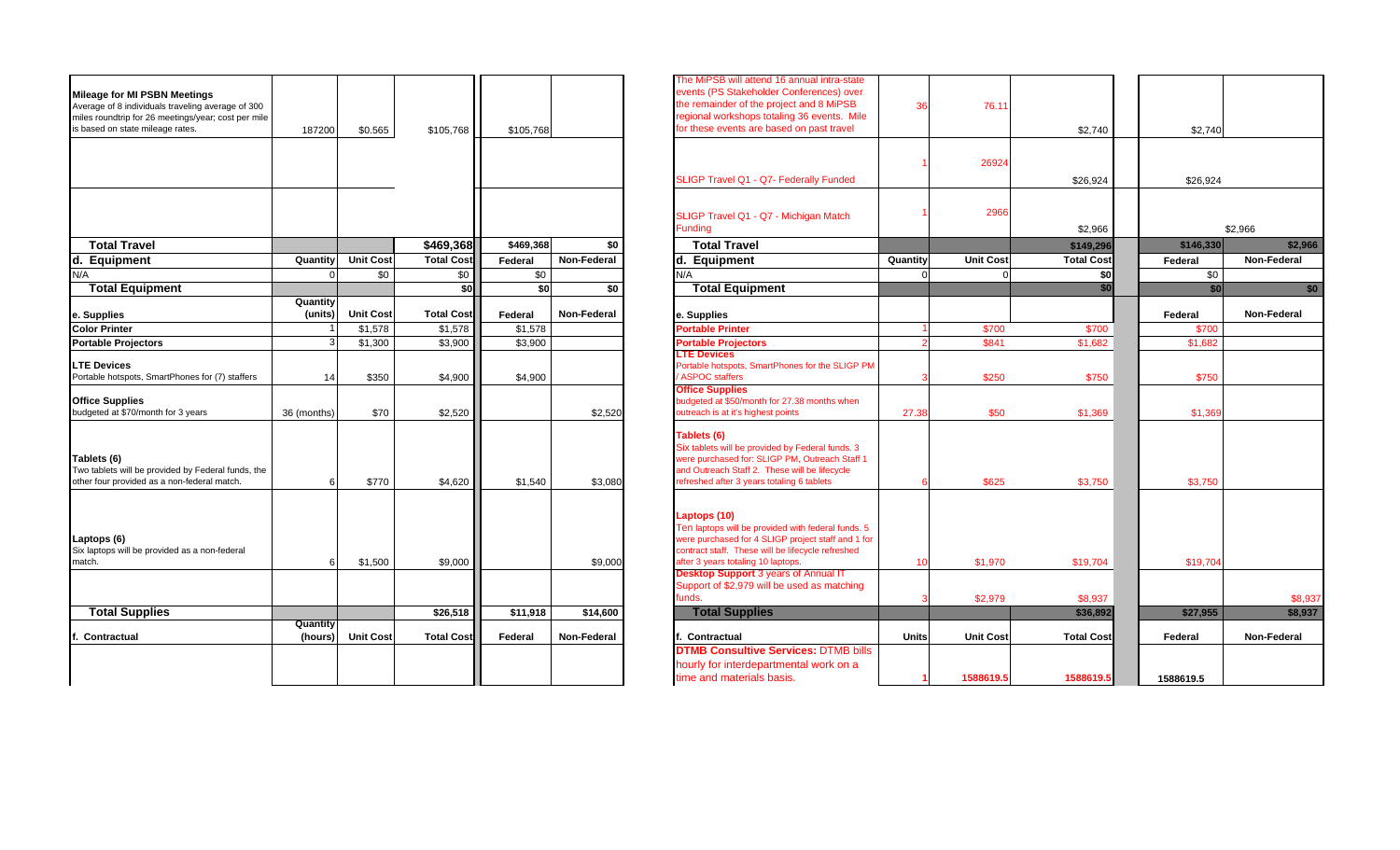| <b>Senior PS LTE Advisors</b><br>Support all areas of strategic planning,                                  |           |                  |                   |             |             |                                              |          |                  |                   |              |              |
|------------------------------------------------------------------------------------------------------------|-----------|------------------|-------------------|-------------|-------------|----------------------------------------------|----------|------------------|-------------------|--------------|--------------|
| informational, governance and FirstNet                                                                     |           |                  |                   |             |             |                                              |          |                  |                   |              |              |
| consultations as directed by Michigan PSBB<br>program leadership team. Primary emphasis on                 |           |                  |                   |             |             |                                              |          |                  |                   |              |              |
| directing governance development, supporting                                                               |           |                  |                   |             |             |                                              |          |                  |                   |              |              |
| PMO, and executive staff SLIGP support                                                                     |           |                  |                   |             |             | <b>General Program Support Services -</b>    |          |                  |                   |              |              |
| augmentation.                                                                                              | 3172      | \$156            | \$494,832         | \$494,832   | \$0         | <b>Contract 1</b>                            |          | \$123,455.00     | \$123,455         | \$123,455    |              |
|                                                                                                            |           |                  |                   |             |             |                                              |          |                  |                   |              |              |
|                                                                                                            |           |                  |                   |             |             |                                              |          |                  |                   |              |              |
|                                                                                                            |           |                  |                   |             |             |                                              |          |                  |                   |              |              |
|                                                                                                            |           |                  |                   |             |             | <b>General Program Support Services -</b>    |          |                  |                   |              |              |
|                                                                                                            |           |                  |                   |             |             | <b>Contract 1</b>                            |          | \$8,880.00       | \$8,880           |              | \$8,880      |
| Governance Development Managers                                                                            |           |                  |                   |             |             |                                              |          |                  |                   |              |              |
| Support regional governance development through                                                            |           |                  |                   |             |             | <b>General Program Support Services -</b>    |          |                  |                   |              |              |
| coordination, outreach and organizational<br>development activities.                                       | 1227      |                  |                   |             | \$0         | Contract 2                                   |          | \$118,420.00     |                   | \$118,420    |              |
| <b>PS LTE General Program Support</b>                                                                      |           | \$132            | \$161,964         | \$161,964   |             |                                              |          |                  | \$118,420         |              |              |
| This category includes delivery of overview                                                                |           |                  |                   |             |             |                                              |          |                  |                   |              |              |
| information, facilitating meetings, meeting                                                                |           |                  |                   |             |             |                                              |          |                  |                   |              |              |
| preparation, grant support, reporting and overall                                                          |           |                  |                   |             |             |                                              |          |                  |                   |              |              |
| coordination.                                                                                              | 1800      | \$156            | \$280,800         | \$224,640   | \$56,160    | <b>Consultative Services</b>                 |          | \$1,231,998.00   | \$1,231,998       | \$1,231,998  |              |
| <b>Outreach &amp; Education Production</b>                                                                 |           |                  |                   |             |             |                                              |          |                  |                   |              |              |
| This category captures effort needed to deliver PS                                                         |           |                  |                   |             |             |                                              |          |                  |                   |              |              |
| LTE program content, including projects such as                                                            |           |                  |                   |             |             |                                              |          |                  |                   |              |              |
| website development, newsletters, updates,                                                                 |           |                  |                   |             |             |                                              |          |                  |                   |              |              |
| branding, copy editing production, social media,<br>eLearning/online training programs.                    | 2700      | \$84             | \$226,800         | \$226,800   | \$0         | <b>Initial Consultation Meeting</b>          |          | \$5,000.00       | \$5,000           | \$5,000      |              |
| <b>LTE Coverage &amp; Planning</b>                                                                         |           |                  |                   |             |             |                                              |          |                  |                   |              |              |
| Rural prioritization project, data gathering, tool/DB                                                      |           |                  |                   |             |             |                                              |          |                  |                   |              |              |
| development and maintenance.                                                                               | 1348      | \$132            | \$177,936         | \$177,936   | \$0         | <b>MI Interoperability Conference</b>        |          | \$18,750.00      | \$75,000          | \$75,000     |              |
| Data Collection & Coordination                                                                             |           |                  |                   |             |             |                                              |          |                  |                   |              |              |
| Rural prioritization project, data gathering, tool/DB                                                      |           |                  |                   |             |             |                                              |          |                  |                   |              |              |
| development, database entry, includes admin                                                                |           |                  |                   |             |             |                                              |          |                  |                   |              |              |
| component; assume Tier 3 rate for this category.                                                           | 1571      | \$84             | \$131,964         | \$131,964   | \$0         | <b>Regional Workshops</b>                    |          | \$1,000.00       | \$8,000           | \$8,000      |              |
| <b>Total Contractual</b>                                                                                   |           |                  | \$1,474,296       | \$1,418,136 | \$56,160    | <b>Total Contractual</b>                     |          |                  | \$3,159,373       | \$3,150,493  | \$8,880      |
| Construction                                                                                               | Quantity  | <b>Unit Cost</b> | <b>Total Cost</b> | Federal     | Non-Federal | g. Construction                              | Quantity | <b>Unit Cost</b> | <b>Total Cost</b> | Federal      | Non-Federal  |
| N/A                                                                                                        |           |                  | \$0               |             |             | N/A                                          |          |                  | \$0               | -S<br>$\sim$ | \$<br>$\sim$ |
| <b>Total Construction</b>                                                                                  | Quantity  |                  | \$0               | \$0         | \$0         | <b>Total Construction</b>                    | Quantity |                  | \$0               | \$0          | \$0          |
| h. Other                                                                                                   | (units)   | <b>Unit Cost</b> | <b>Total Cost</b> | Federal     | Non-Federal | h. Other                                     | (units)  | <b>Unit Cost</b> | <b>Total Cost</b> | Federa       | Non-Federa   |
| <b>Monthly Charges for 4G LTE Devices</b>                                                                  |           |                  |                   |             |             |                                              |          |                  |                   |              |              |
| MI PSBN team account charge of \$80/month per                                                              |           |                  |                   |             |             |                                              |          |                  |                   |              |              |
| account. SLIGP device acct with selected LTE                                                               |           |                  |                   |             |             | <b>Monthly Charges for 4G LTE Devices</b>    |          |                  |                   |              |              |
| carrier would then cost \$55/smartphone/month and<br>\$20/hotspot/month for a total of \$605/month for (7) |           |                  |                   |             |             | MIPSB team account charge of \$150/month per |          |                  |                   |              |              |
| users.                                                                                                     | 36 months | \$605            | \$21,780          | \$21,780    |             | account                                      | 36       | 148.27           | \$5,338           | \$5,338      |              |
|                                                                                                            |           |                  |                   |             |             |                                              |          |                  |                   |              |              |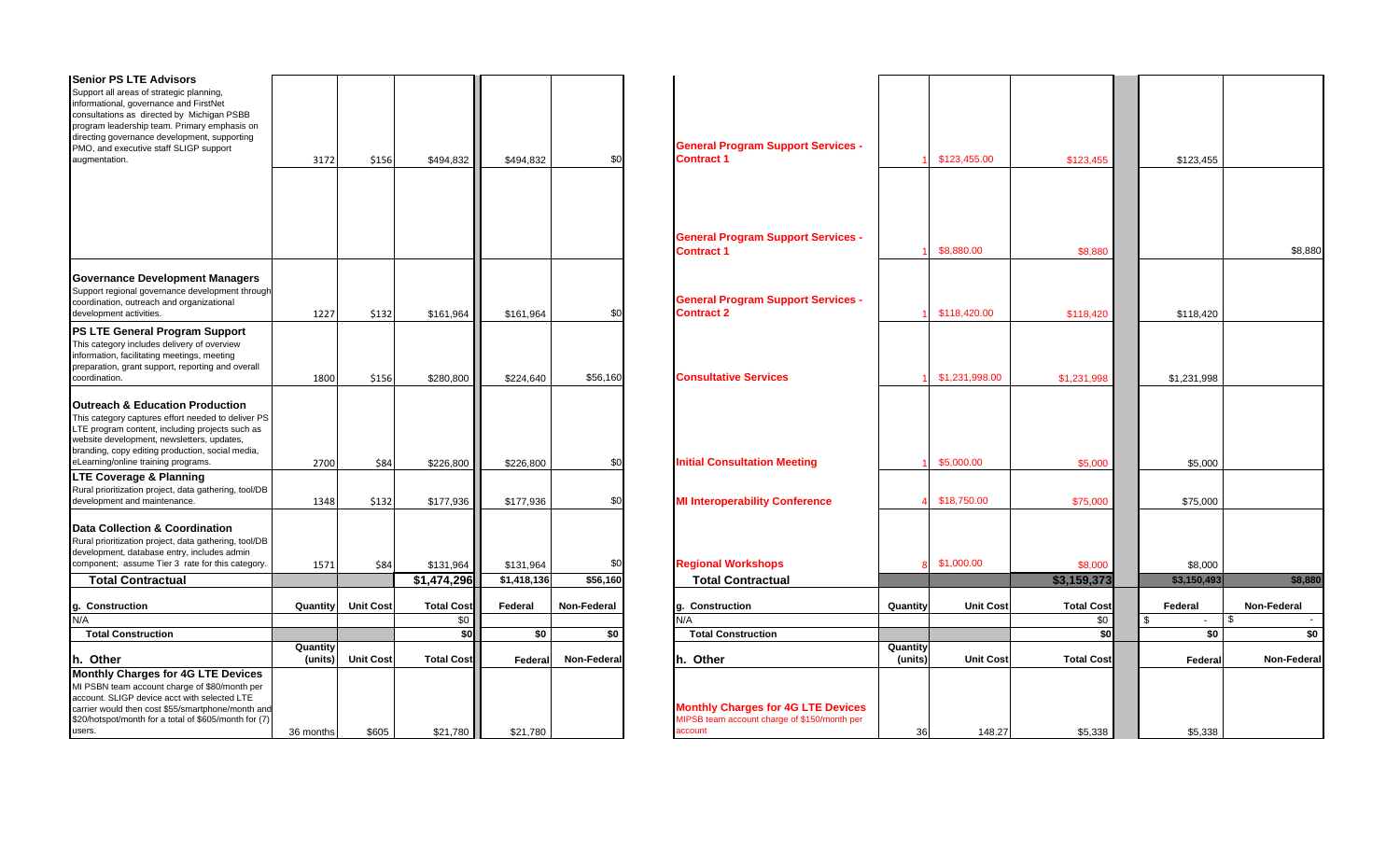|                                                                                                                                                                  |             |                  |                   |             |             | <b>Monthly Charges for 4G LTE Devices</b><br>MiPSB team account charge of<br>\$53.90/smartphone/month for 3 SLIGP Staff<br>totaling \$161.69/month<br>161.69<br>36 | \$5,821     |
|------------------------------------------------------------------------------------------------------------------------------------------------------------------|-------------|------------------|-------------------|-------------|-------------|--------------------------------------------------------------------------------------------------------------------------------------------------------------------|-------------|
| <b>Webinar Hosting Service</b><br>\$150/month                                                                                                                    | 36 months   | \$150            | \$5,400           | \$0         | \$5,400     | <b>Conference Call / Webinar Hosting</b><br><b>Service</b><br>153.83<br>36                                                                                         | \$5,538     |
|                                                                                                                                                                  |             |                  |                   |             |             | <b>Conference Call / Webinar Hosting</b><br>Service Q 1 - Q7<br>585.52                                                                                             | \$586       |
|                                                                                                                                                                  |             |                  |                   |             |             | <b>Conference Expenses Service Q 1 - Q7</b><br>760.48                                                                                                              | \$760       |
| <b>Conference Expenses</b><br>Non-State Facilities, A/V, other conference<br>expenses calculated at \$3,150 average, (3) per<br>year                             | conferences | \$3,150          | \$28,350          | \$28,350    |             | <b>Conference Expenses</b><br>\$117<br>36                                                                                                                          | \$4,197.24  |
| <b>Conference Call Services</b><br>(5) one-hour conference calls/week average, at<br>.03/per person per minute, 15 participants on<br>average, 50 weeks per year | 750 Calls   | \$27/call        | \$20,250          | \$0         | \$20,250    | <b>Monthly Charges for 4G LTE Devices -</b><br><b>Match</b><br>795<br>MiPSB team account charge of<br>\$53.90/smartphone/month for 3 SLIGP Staff                   | \$795       |
| <b>Total Other</b>                                                                                                                                               |             |                  | \$75,780          | \$50,130    | \$25,650    | <b>Total Other</b>                                                                                                                                                 | \$23,035    |
| <b>Total Direct Charges</b>                                                                                                                                      |             |                  | \$4,184,591       | \$3,347,017 | \$837,574   | <b>Total Direct Charges</b>                                                                                                                                        | \$4,184,591 |
| i. Indirect Costs                                                                                                                                                | Quantity    | <b>Unit Cost</b> | <b>Total Cost</b> | Federal     | Non-Federal | <b>Indirect Costs</b>                                                                                                                                              |             |
| N/A                                                                                                                                                              |             |                  |                   |             |             | N/A                                                                                                                                                                | \$0         |
| <b>Total Indirect</b>                                                                                                                                            |             |                  | \$0               | \$0         | \$0         | <b>Total Indirect</b>                                                                                                                                              | \$0         |
| <b>TOTALS</b>                                                                                                                                                    |             |                  | \$4,184,591       | \$3,347,017 | \$837,574   | <b>TOTALS</b>                                                                                                                                                      | \$4,184,591 |

|             |                  |                                |                |                                        | <b>Monthly Charges for 4G LTE Devices</b><br>MiPSB team account charge of<br>\$53.90/smartphone/month for 3 SLIGP Staff<br>totaling \$161.69/month<br><b>Conference Call / Webinar Hosting</b><br><b>Service</b> | 161.69                | \$5,821                            | \$5,821                 |                                        |
|-------------|------------------|--------------------------------|----------------|----------------------------------------|------------------------------------------------------------------------------------------------------------------------------------------------------------------------------------------------------------------|-----------------------|------------------------------------|-------------------------|----------------------------------------|
|             |                  |                                |                |                                        | <b>Conference Call / Webinar Hosting</b><br>Service Q 1 - Q7                                                                                                                                                     |                       |                                    |                         |                                        |
|             |                  |                                |                |                                        | <b>Conference Expenses Service Q 1 - Q7</b>                                                                                                                                                                      | 760.48                | \$760                              | \$760                   |                                        |
| conferences | \$3,150          | \$28,350                       | \$28,350       |                                        | <b>Conference Expenses</b>                                                                                                                                                                                       | \$117                 | \$4,197.24                         | \$4,197                 |                                        |
| 750 Calls   | \$27/call        | \$20,250                       | \$0            | \$20,250                               | <b>Monthly Charges for 4G LTE Devices -</b><br><b>Match</b><br>MiPSB team account charge of<br>\$53.90/smartphone/month for 3 SLIGP Staff                                                                        | 795                   | \$795                              |                         | \$795                                  |
|             |                  | \$75,780                       | \$50,130       | \$25,650                               | <b>Total Other</b>                                                                                                                                                                                               |                       | \$23,035                           | \$22,240                | \$795                                  |
|             |                  | \$4,184,591                    | \$3,347,017    | \$837,574                              | <b>Total Direct Charges</b>                                                                                                                                                                                      |                       | \$4,184,591                        | \$3,347,017             | \$837,574                              |
|             | <b>Unit Cost</b> | <b>Total Cost</b>              | Federal        | Non-Federal                            | <b>Indirect Costs</b>                                                                                                                                                                                            |                       |                                    | Federal                 | Non-Federal                            |
|             |                  |                                |                |                                        | N/A                                                                                                                                                                                                              |                       | \$0                                |                         | \$0                                    |
|             |                  |                                |                | \$837,574                              | <b>TOTALS</b>                                                                                                                                                                                                    |                       | \$4,184,591                        |                         | \$837,574                              |
|             |                  | \$150<br>36 months<br>Quantity | \$5,400<br>\$0 | \$0<br>\$0<br>$$4,184,591$ \$3,347,017 | \$5,400<br>\$0                                                                                                                                                                                                   | <b>Total Indirect</b> | 36<br>36<br>153.83<br>585.52<br>36 | \$5,538<br>\$586<br>\$0 | \$5,538<br>\$586<br>\$0<br>\$3,347,017 |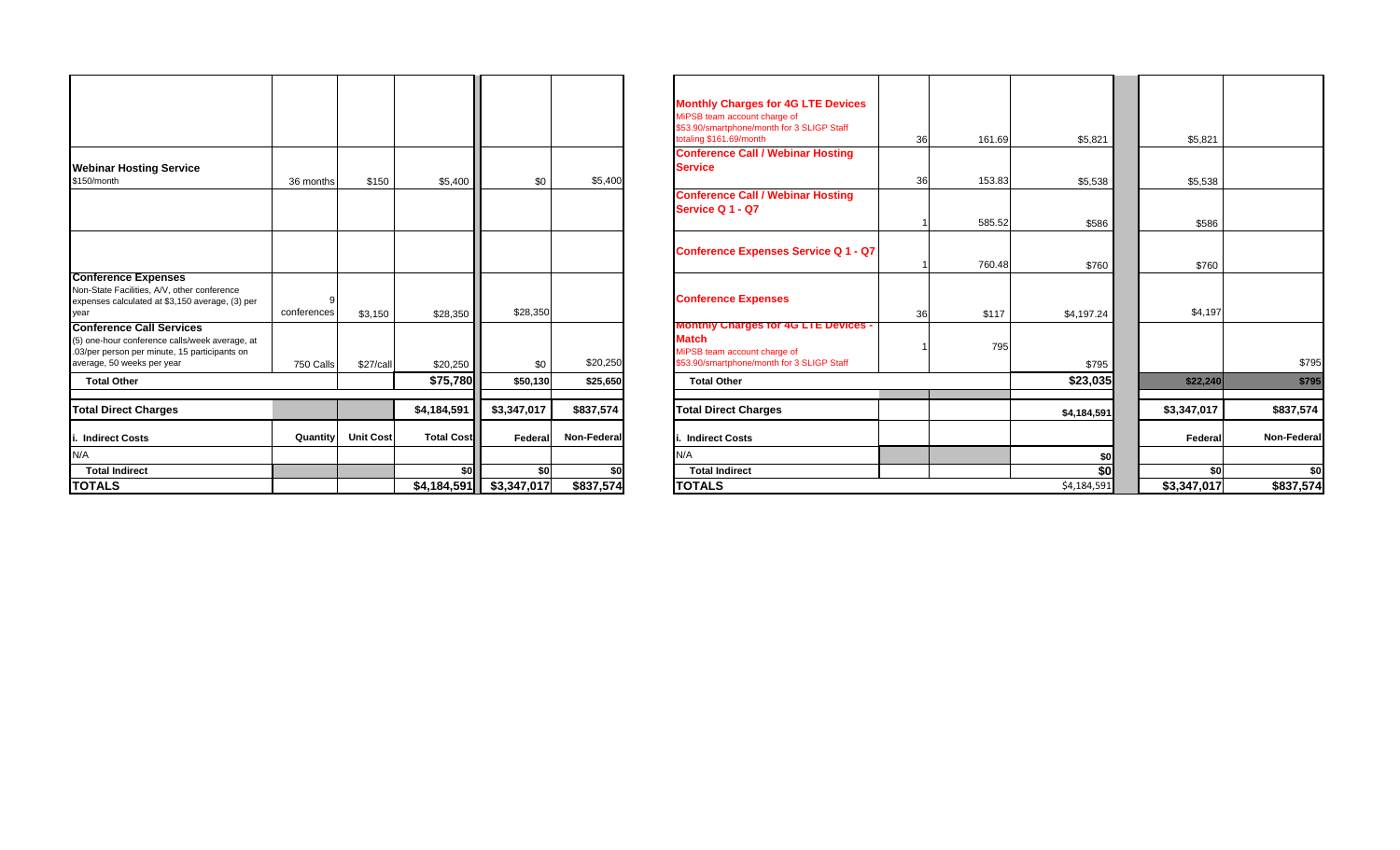

**STATE OF MICHIGAN** MICHIGAN'S PUBLIC SAFETY BROADAND PROGRAM LANSING



#### **Budget Narrative** *Revised 11/30/2015*

| a. Personnel |           |
|--------------|-----------|
| Federal:     | \$ 0.00   |
| Non-Federal: | \$461,859 |
| Total:       | \$461,859 |

The personnel cost are calculated on 2080 hours / year of the employee's base salary for State of Michigan Fiscal Year 2015. A 2% cost of living adjustment for FY16, FY17 and FY18.

See the Detailed Budget Spreadsheet for calculations

# **Michigan Match Contribution Personnel**

#### *Single FirstNet Point of Contact (SPOC) and Chief Information Officer (CIO)*

As a cabinet member, the SPOC/CIO will be responsible for keeping the Governor's office informed on the SLIGP program. The SPOC/CIO will be the primary point of contact for consultation with FirstNet and will oversee the expansion of the State's governance structure. The SPOC/CIO will be the primary advisory to the Governor's office for the State Plan decision recommendations.

The budget cost (7.59%) for 4.5 years are only for duties associated with public safety broadband and the SLIGP grant and do not include additional day-to-day responsibilities of the CIO. The SPOC/CIO is a 100% Non-Federal match contribution.

#### *Shared Services Director (SSD)*

The SSD will supervise SWIC and the SLIGP Program Manager activities and provide support for clearing roadblocks and management interactions between various functions of the program. The SSD reviews and authorized purchases, travel requests, program changes, and performance measures relating to SLIGP and the MiPSB program. As a direct report to the CIO/SPOC, the SSD will be the primary point of contact for escalation of issues and requests relating to resources, budget allocations, and program changes.

The budget cost (8.438%) for 4.5 years are only for duties associated with public safety broadband and the SLIGP grant and do not include day-to-day responsibilities of the SSD. The SSD is a 100% Non-Federal match contribution.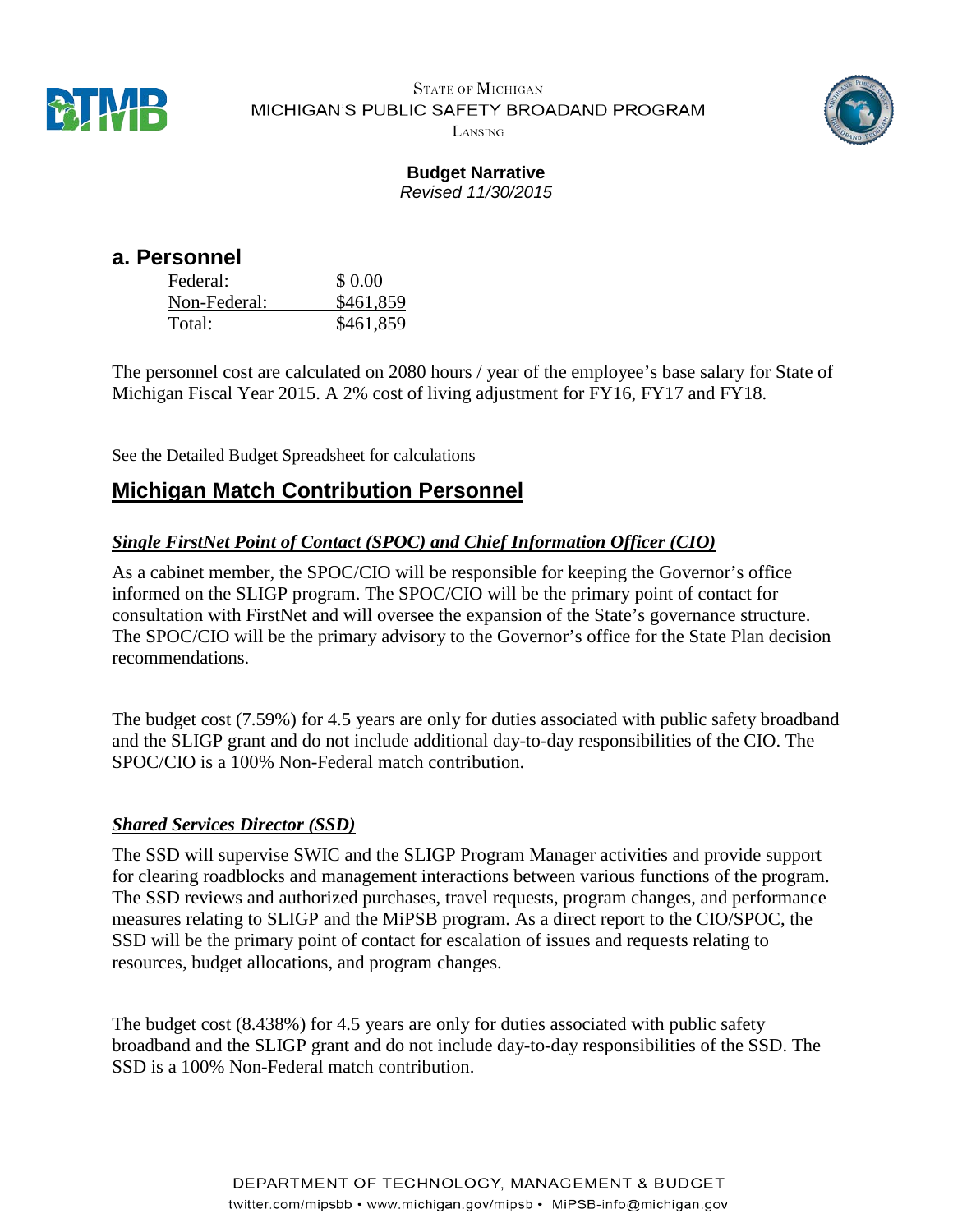#### *Statewide Interoperability Coordinator (SWIC)*

The SWIC will service at the Public Safety Communications Technical Strategist for Michigan's Public Safety Broadband (MiPSB) program ensuring interoperability, responding to FirstNet public comment requests and will work to expand the State's governance structure. The SWIC is responsible for working with the SLIGP Program Manager in keeping the SPOC and SDD informed and directing program development and strategies. The SWIC will represent Michigan's a Broadband conferences, SPCO meetings and at outreach and education events for Michigan's Public Safety stakeholder groups. The SWIC will be one of the primary point of contacts for consultation with FirstNet.

The budget cost (45.336%) for 4.5 years are only for the duties associated with public safety broadband and the SLIGP grant, not the additional land mobile radio and general interoperable communication duties of the SWIC. The SWIC is a 100% Non-Federal match contribution.

#### *Grant Director*

This person will provide administrative and coordination for NTIA grant management support, including authorizing budget spending, approving SLIGP activities / project plans and authorizing the submission of the progress reports, and filing required grant documents. This role does not include overall program management functions.

The budget cost (9.593147%) for 4.5 years are only for the duties associated with public safety broadband supporting the SLIGP grant and this allocation does not include non-grant related activities. The Grant Director is a 100% Non-Federal match contribution.

#### *Administrative Support Staff (3)*

The day to day project administrative support activities will be assigned to three administrative support staffers. This team will perform a variety of program functions, including managing schedules for meeting, travel, and deadlines, time keeping and payroll activities, making travel arrangements, tracking travel cost and reimbursements, organizing and ordering office supplies, tracking SLIGP related costs such as conference call services, monthly cellular bills, and attending meetings relating to MiPSB to support the SPOC/CIO, SWIC, SDD and SLIGP PM / ASPOC. These staffers will be dedicated to SLIGP grant activities and spend an average of 10% of their time.

*SPOC/CIO Admin Support Staff*: This individual support the SPOC./CIO The budget cost (7.6248%) for 4.5 years are only for duties associated with public safety broadband and the SLIGP grant and do not include additional day-to-day responsibilities of the CIO Admin Support.

*SDD & SLIG PM/ASPOC:* This individual support the SDD and SLIGP PM/ASPOC. The budget cost (8.3927%) for 4.5 years are only for duties associated with public safety broadband and the SLIGP grant and do not include additional day-to-day responsibilities of the SDD Admin Support.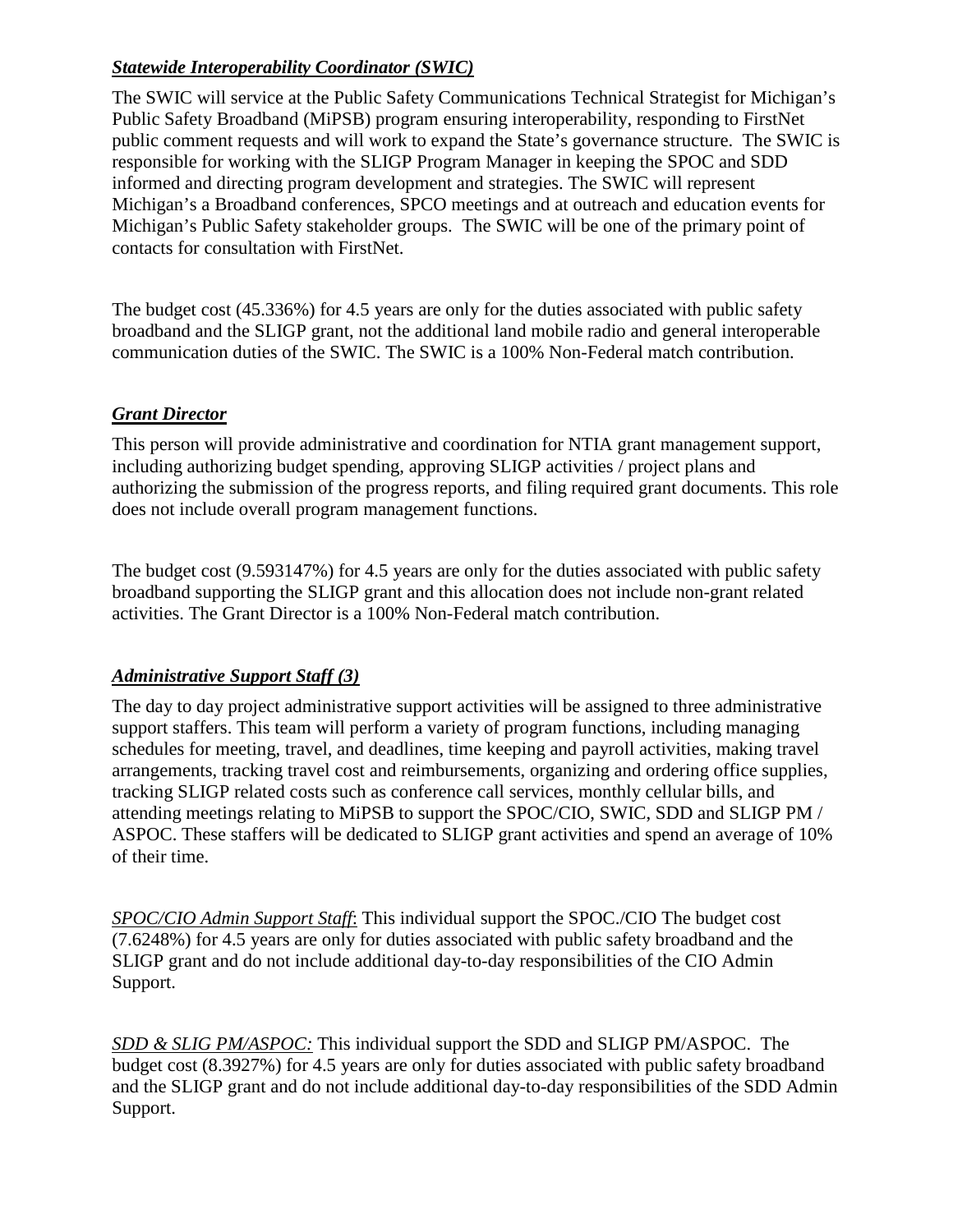*SWIC Admin Support:* This individual support the SDD and the MiPSB governance board. The budget cost (12.32%) for 4.5 years are only for duties associated with public safety broadband and the SLIGP grant and do not include additional day-to-day responsibilities of the SWIC Admin Support.

The Administrative Support Staff is a 100% Non-Federal match contribution.

#### *Legal Advisors - Optional*

With the changes to the SLIGP activities, the legal advisors will be optional for substantial legal support from state attorneys, particularly for development of standardized Memorandum of Agreement (MoAs). Therefor this cost is not added into the total budget. If it becomes required then a budget modification will be requested. This expense would be managed using interagency agreement billed directly to an internal department. This cost is estimated on an hourly basis across the three year performance period, and does not attract fringe benefit expenses. The Legal Advisors will be fully allocated as a non-federal in-kind match.

# **Federal Funded Personnel**

## **b. Fringe Benefits**

| Federal:     | \$0.00    |
|--------------|-----------|
| Non-Federal: | \$354,137 |
| Total:       | \$354,137 |

Total Salary and Fringe: \$817,413.00

See the Detailed Budget Spreadsheet for calculations.

All fringe benefits for State employees were calculated identically and which include FICA, unemployment, insurance and retirement benefits. Please reference the detailed spreadsheet for information on each position and the allocation of their time to SLIGP activities. Only the portions of the fringe benefits allocated to this grant have been included. The fringe benefits expenses will be provided in-kind match grant source outlined in the fringe section.

# **c. TRAVEL**

| Federal:     | \$146,330 |
|--------------|-----------|
| Non-Federal: | \$2,966   |
| Total:       | \$149,296 |

See the Detailed Budget Spreadsheet for calculations.

The travel budget for the Michigan SLIGP budget is substantial for a variety of reasons. First, Michigan's geography is challenging with 83 large counties which requires the team to travel vast distances. Michigan is also planning an ambitious outreach to the twelve tribes, visits to over a dozen fraternal organizations, national conferences, travel in support of regional partnerships and travel to support consultations with FirstNet. Finally, day trips which do not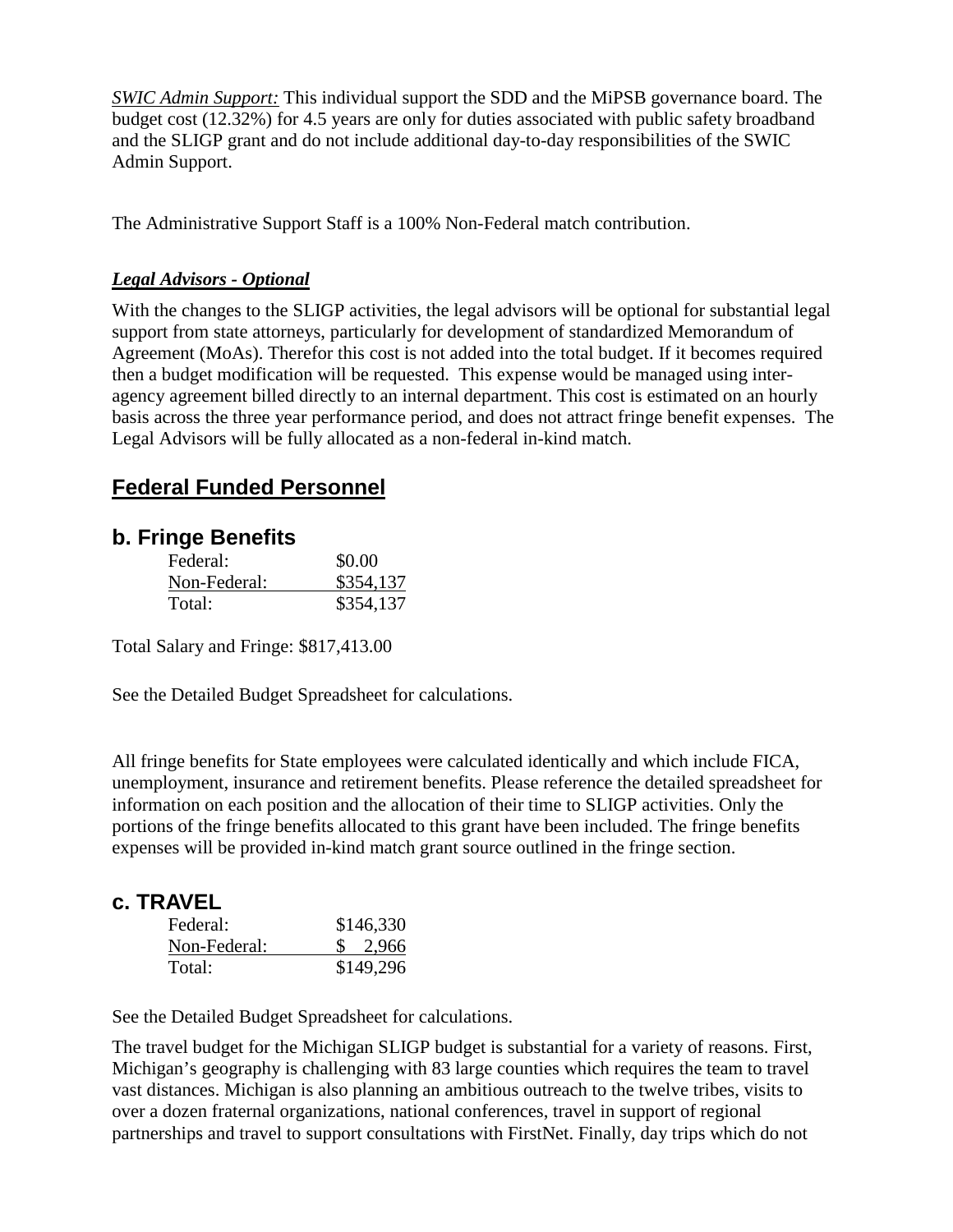require overnight travel span across all categories and are estimated in a general category to cover this common approach. Each of these is outlined by section below with supporting calculations provided.

# **Travel Calculations**

The following estimations were used to derive budget estimates for the duration of the program. It should be noted that the geography of Michigan, which covers 57,000 square miles is extremely challenging resulting in substantial travel costs to support SLIGP activities.

**Intrastate Travel:** These are annual Public Safety Stakeholder meetings / conference where outreach and education is conducted. The MiPSB team strongly believes that it is critical to present at these events to keep the Public Safety Stakeholders engaged and informed throughout the lifecycle of the SLIGP grant.

The team will be traveling to an estimated 39 out-of-state events averaging \$1059.71 / event with 2 people attending each event. On average, the events are 3 days and 2 nights.

The average cost for lodging (\$120 x 2 nights), mileage (\$157), registration (\$24.855) and meals (\$36 x 3 days) was \$529.85 / person.

|--|--|

**Annual Out-of-state Travel:** These are annual Public Safety Broadband related conferences, FirstNet / NTIA SPOC Face-to-Face meetings, FEMA Regional meetings and other States' events where our team is representing the MiPSB program to provide input at the national level and to bring information back to use in the project as well as to provide to the Public Safety Stakeholders. The MiPSB team strongly believes that it is critical to the MiPSB education in the changing technology and program activities as it relates to FirstNet.

The team will be traveling to an estimated 26 out-of-state events averaging \$2898 / event with 2 people attending each event. On average, the events are 5 days and 4 nights with a total trip cost of \$2898.

The average cost for lodging (\$120 x 4 nights), airfare (\$691), registration (\$97.78) and meals (\$36 x 5 days) was \$1448.78 / person.

Total Out-of-state travel .......................................................................................... \$75,337.00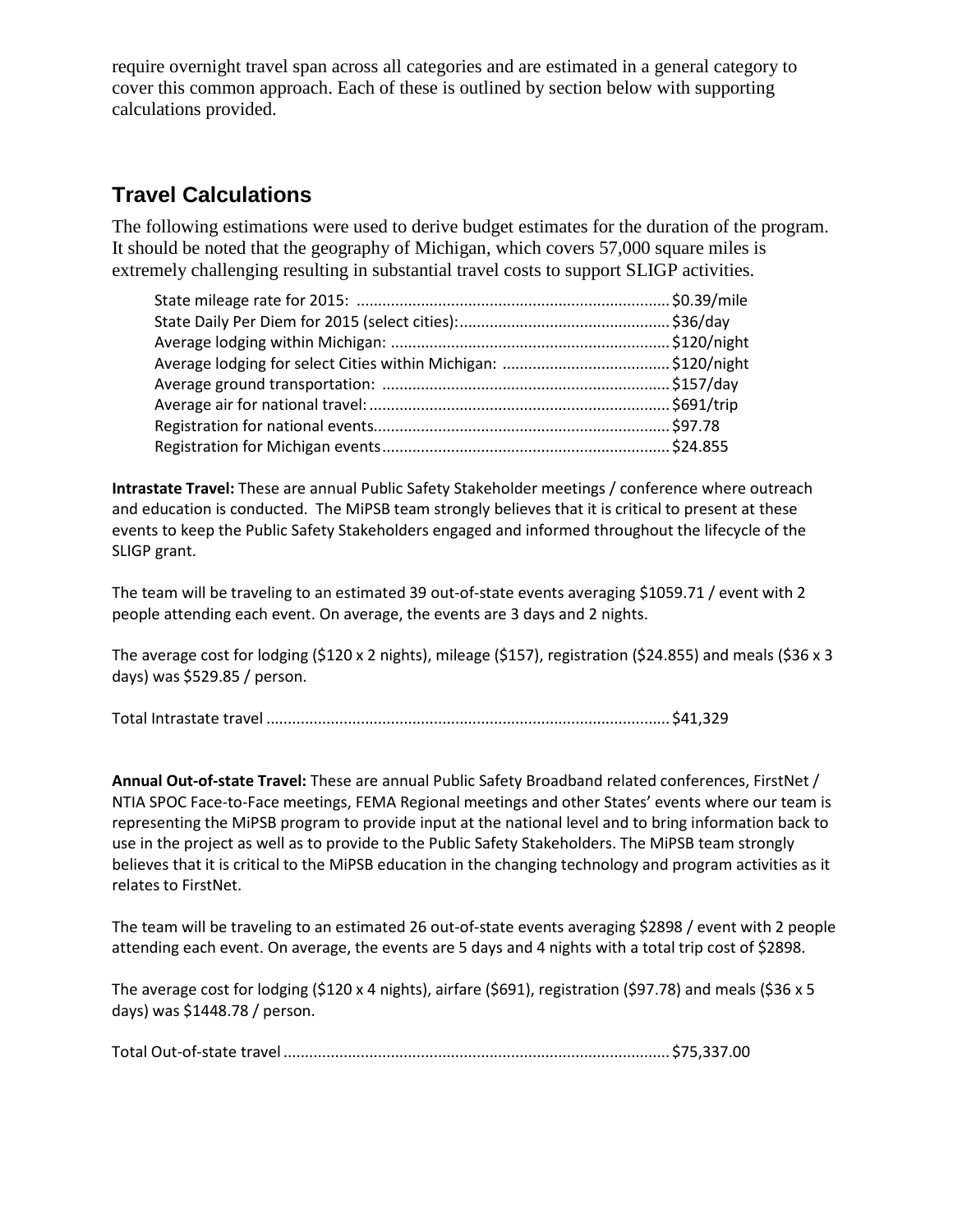**Mileage for Working Group Meetings:** Staff members will drive to various locations across the state to participate in meetings with local and tribal jurisdictions for outreach and education events and data collection, discuss local and tribal needs, and identify potential network users. This budget item has been adjusted because day-only travel was removed from other subtotals and

further adjusted to reflect impact of other changes and corrections including in the revision.

The team will be traveling to an estimated 32 intrastate event at an average of 150 miles with a unit cost of \$85.625 / trip.

Total travel............................................................................................................... \$2740

**Q1 – Q7 Michigan Match Funded:** 4 staff members traveled to the first SPOC meeting in St. Louis in June of 2013 for 3 days and 2 nights. The average cost for lodging (\$120 x 2 nights), airfare (\$398.50) and meals (\$36 x 3 days) was \$741.50 / person. Total cost is \$2966.00 was applied to the Michigan Match.

**Q1 – Q7 Federal Funded:** The MiPSB team has traveled to 12 various events with two people attending both intra-state and out of state travel. On average, the events were 5 days and 4 nights with a total trip cost of \$2243.58. The average cost for lodging (\$120 x 4 nights), airfare (\$461.79) and meals (\$36 x 5 days) was \$1121.79/ person.

Total cost of \$26,924 was charged to the federally funds of the SLIGP grant.

#### **d. Equipment**

| Federal:     | \$0 |
|--------------|-----|
| Non-Federal: | \$0 |
| Total:       | \$0 |

As a purely planning not an implementation program, this grant does not allow or require any equipment which meets the criteria for grant reimbursement.

#### **e. Supplies**

| Federal:     | \$27,955 |
|--------------|----------|
| Non-Federal: | \$8,937  |
| Total:       | \$36,892 |

See the Detailed Budget Spreadsheet for calculations.

**Portable Printer (1)** – A portable printer will be purchased for the SLIGP program and Outreach Coordinators to support their grant-related activities. A basic web search resulted in a current market price estimate of \$700.00.

**Portable Projectors (2)** – Portable projectors were purchased to support meetings and outreach activities in support of the grant-related activities. Total cost was \$1,682.04.

**LTE Devices** / Cell Phones (3) –A quantity of 3 devices has been budgeted to fulfill this objective.

**Office Supplies** – This includes paper, folders, pens, and other general office supplies which will be used by the SLIGP program and Outreach Coordinator for grant-related activities. These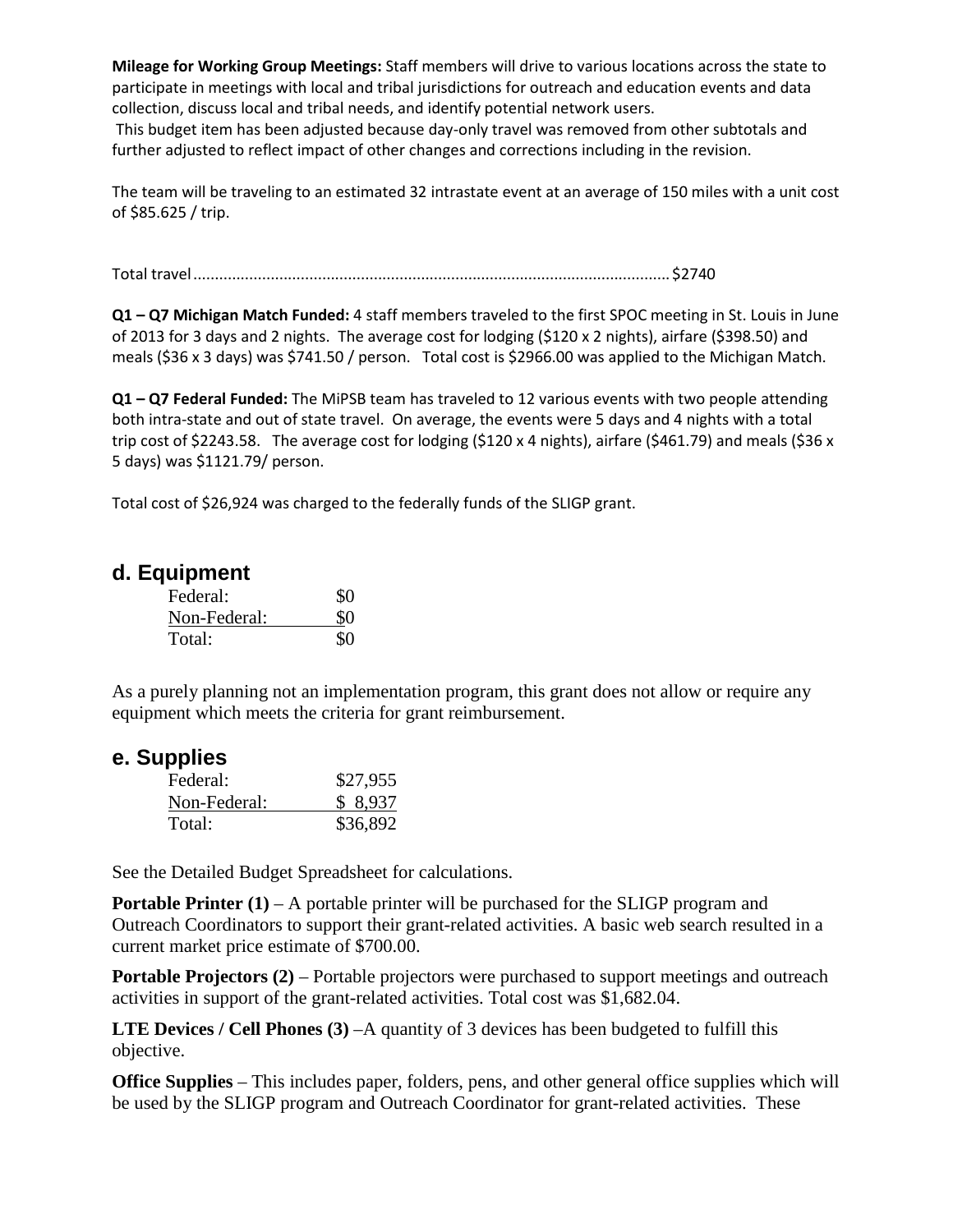items, estimated at \$50 per month, will be provided as an in-kind match contribution from the State's general fund and is not from another Federal source.

**Tablets (6)** – The State purchased 3 LTE-capable tablets for the SLIGP and outreach staff for use while on travel and for conducting grant-related work. The DTMB IT equipment refresh policy requires these to be refreshed on a three year cycle. Therefore, the tablets will be replaced once during the project, totaling 6 LTE-capable tables during the project. All three tablets were purchased with Federal funds.

**Laptops (10)** – The State will purchase 5 new laptops for the SLIGP project staff (4) and contractors (1) for use while on travel and for conducting other grant-related work. The DTMB IT equipment refresh policy requires these to be refreshed on a three year cycle. Therefore, the laptops will need to be replace once throughout the project, totaling 10 laptops at an average price of \$1,970.40.

All laptops will be purchased with Federal funds.

**Annual IT Support** – Each State of Michigan employees are assessed an annual IT support charge of \$960.84. The State of Michigan matched the prorated cost (equal to the % dedicated to the SLIGP grant) of the 12 SLIGP support staff for the first 5 quarters of the program. This was a total of \$2979.00. This will be used as a match in FY16 and FY17 for a total of \$8937.00.

# **f. Contractual**

| Federal:     | \$3,150,429 |  |  |
|--------------|-------------|--|--|
| Non-Federal: | 8,880       |  |  |
| Total:       | \$3,159,372 |  |  |

See the Detailed Budget Spreadsheet for calculations.

**DTMB Consultative Services** (Federal): This cost was moved from personnel and fringe benefits to Contractual costs. DTMB bills hourly for interdepartmental work on a time and materials basis. Each role has an associated number of hours / quarter that they are estimated to work on the SLIGP interdepartmental agreement. This contract has been established for \$1,588,619.50.

The Michigan State Police has established an interdepartmental agreement with the Michigan Department of Technology, Management & Budget to lead and administrator Michigan's SLIGP Grant Program. DTMB has the technical resources and experience in State / Local shared services projects to complete to ensure a cross functional approach for education and outreach, data collection, governance, and state planning required by the grant. Additionally, DTMB has the ability to work with the Procurement office to secure additional Consultative Services needed to supplement the DTMB resources.

## *SLIGP Program Manager and Alternate Single Point of Contact for FirstNet (ASPOC)*

The State of Michigan (State) believes this function is crucial to the success of this complex program endeavor. The SLIGP PM will provide oversight for the SLIGP grant, ensuring that all activities are completed on time and within budget. The SLIGP PM is responsible for program management and coordinating all aspects of the SLIGP project including the SLIGP support staff and contractors. The SLIGP PM will be responsible for managing deliverables, monitoring budget activities and ensuring grant activities are complete and delivered according to schedule. The SLIGP PM is responsible for preparing and submitting the quarterly grant reports to NTIA.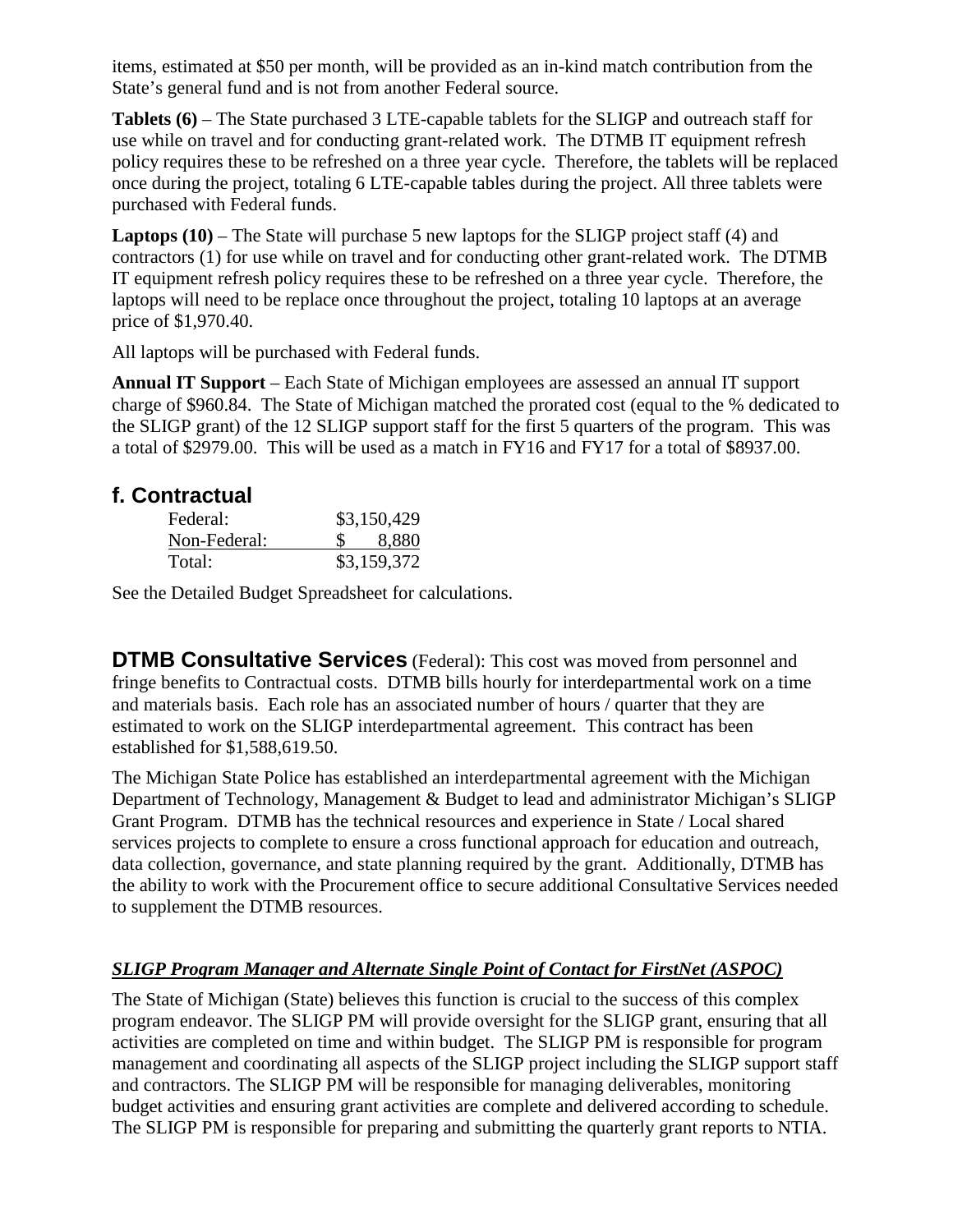As the ASPOC, the SLIGP PM is responsible for working with the SWIC in keeping the SPOC and SDD informed and directing program development and strategies. The ASPOC will represent MiPSB at Michigan's Broadband conferences, SPOC meetings and at outreach and education events for Michigan's Public Safety stakeholder groups. The ASPOC will be one of the primary point of contacts for consultation with FirstNet.

The budget cost total is \$459,720.00 (5108 hours @ \$90) over 4.5 years for the duties associated with public safety broadband and the SLIGP grant. This does not include day-to-day responsibilities unrelated to SLIGP. The SLIGP PM / ASPOC is a 100% Federal funded.

## *Outreach Support Staff (3)*

The day to day project support activities will be assigned to three outreach support staffers. This team will perform a variety of program functions, including organizing and attending outreach meetings, SCIP updates sessions, direction of rural coverage prioritization and management of contractors performing asset data gathering.

These staffers will be dedicated to SLIGP grant activities based on their availability to MiPSB.

*Outreach Support Staff 1*: The budget cost total is \$319,284.27 (3548 hours @ \$90) over 4.5 years for the duties associated with public safety broadband and the SLIGP grant. This does not include day-to-day responsibilities unrelated to SLIGP. The Outreach Support Staff 1 is a 100% Federal funded.

*Outreach Support Staff 2:* The budget cost total is \$410,821.50 (4565 hours @ \$90) over 4.5 years for the duties associated with public safety broadband and the SLIGP grant. This does not include day-to-day responsibilities unrelated to SLIGP. The Outreach Support Staff 2 is a 100% Federal funded.

*Outreach Support Staff 3:* The budget cost total is \$135,650.09 (1507 hours @ \$90) over 4.5 years for the duties associated with public safety broadband and the SLIGP grant. This does not include day-to-day responsibilities unrelated to SLIGP. The Outreach Support Staff 2 is a 100% Federal funded.

The Outreach Support Staff is 100% federally funded.

#### *Budget and Procurement Analyst*

This person will provide advisory oversight for all purchasing and contracts process for the SLIGP Program. They will be responsible for managing contracts and purchase orders, tracking and approving invoices, tracking all expenditures related to SLIGP.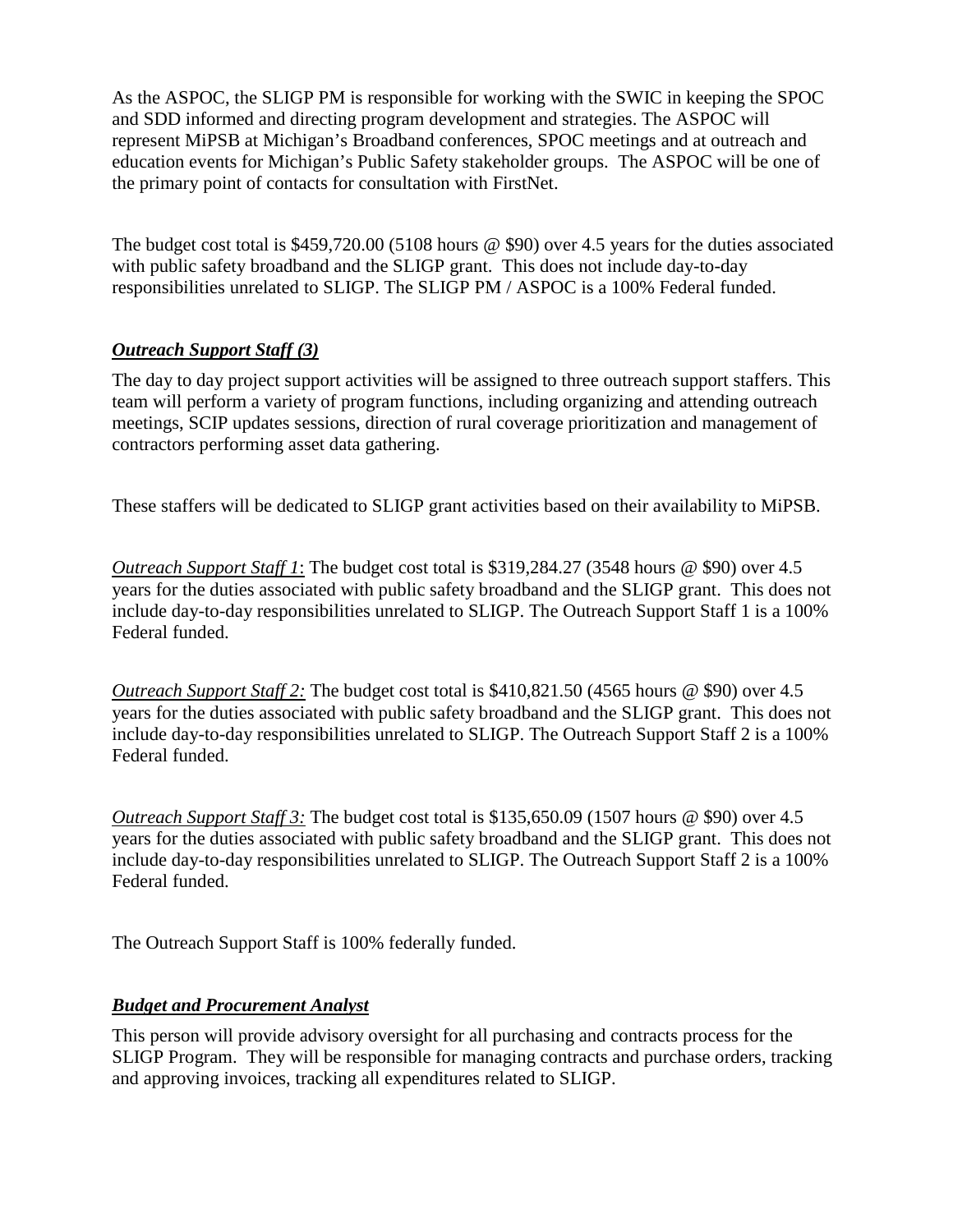The budget cost total is \$38,456.32 (427 hours @ \$90) over 4.5 years for the duties associated with public safety broadband and the SLIGP grant. This does not include day-to-day responsibilities unrelated to SLIGP. The Budget and Procurement Analyst is a 100% Federal funded.

#### *Subject Matter Experts (SME)*

This function will be performed by various resources with specific specialty in their support areas. The technical advisory of the project will be led by the SWIC. The SWIC will be supported by SMEs with varying expertise in Public Safety Communications, Land Mobile Radio Systems, LTE Broadband and supporting applications / services. This team will perform a variety of program functions, including participation in the Technical Advisory and User Advisory Teams, data collection activities, review and providing input for FirstNet public comment activities, State Consultation, and reviewing of the State Plan.

These staffers will be dedicated to SLIGP grant activities based on their availability to MiPSB.

The budget cost total is \$89,371.32 (993 hours @ \$90) over 4.5 years for the duties associated with public safety broadband and the SLIGP grant. This does not include day-to-day responsibilities unrelated to SLIGP. The SME role is a 100% Federal funded.

## *Data Collection Support (GIS Analyst)*

This person will provide support to the data collection efforts as it relates to GIS data creation and spatial analysis. They will be responsible for converting data collected through various methods to a GIS format. This highly specialized resource will apply priority factors to the data collection elements to build Michigan's coverage objective and capacity maps identifying the phased build out approach. Additionally, the GIS Analyst will participate in the Technical Advisory and User Advisory Teams, all data collection activities, State Consultation, and reviewing of the State Plan.

The budget cost total is \$84,061.00 (934 hours @ \$90) over 4.5 years for the duties associated with public safety broadband and the SLIGP grant. This does not include day-to-day responsibilities unrelated to SLIGP. The SME role is a 100% Federal funded.

## *IT Support*

This function will be performed by various resources with specific IT specialty in their support areas. They will be responsible for general support such as managing and supporting the MiPSB SharePoint site, hardware/software support and database architecture and administration. Additional resources will be brought in to function as subject matter experts in areas of Cybersecurity, networks and broadband technology, as well as Public Safety specific IT operation supports services. Additionally, these resources will participate in the Technical Advisory and User Advisory Teams, all data collection activities, State Consultation, and reviewing of the State Plan.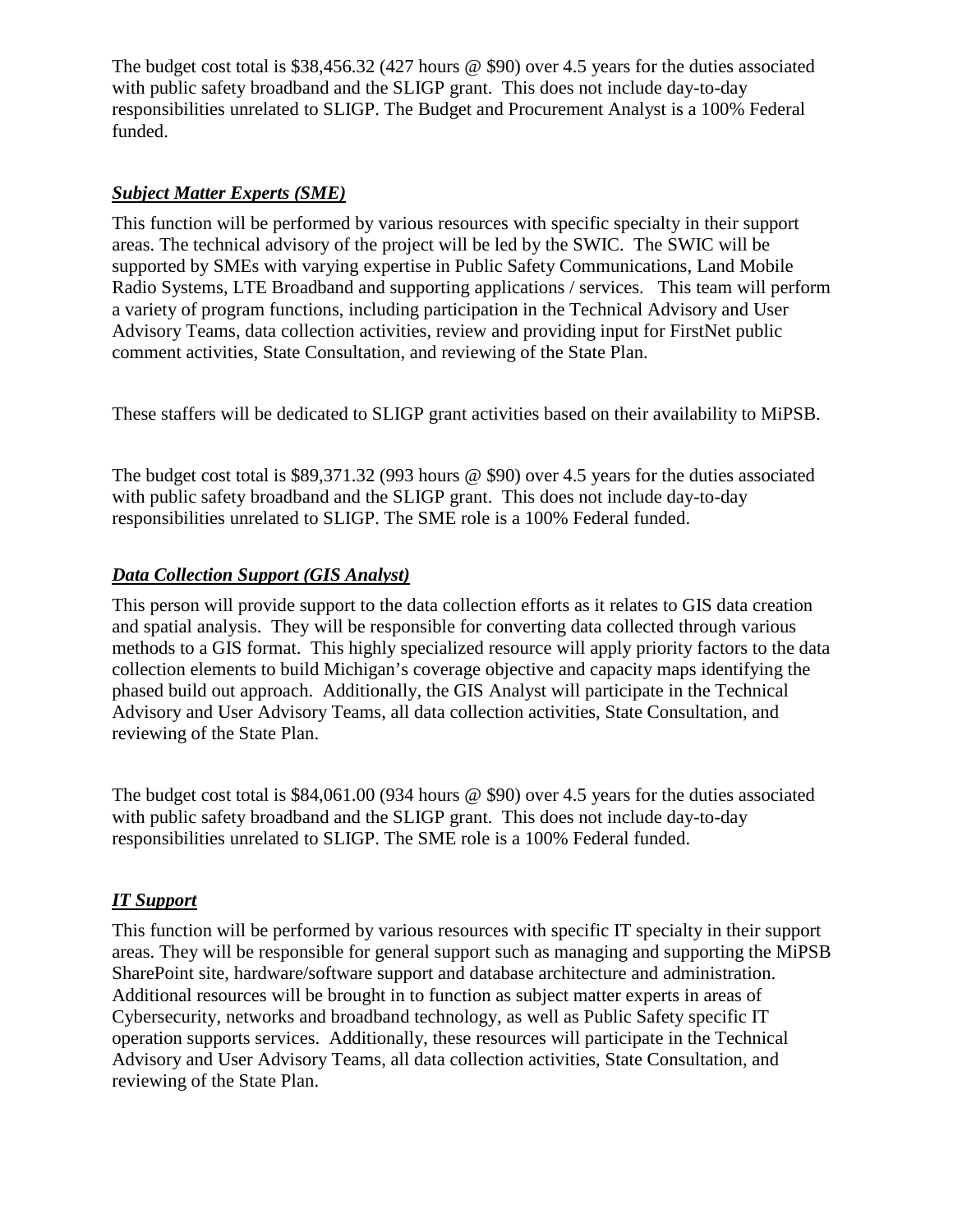The budget cost total is \$51,255.00 (569.5 hours @ \$90) over 4.5 years for the duties associated with public safety broadband and the SLIGP grant. This does not include day-to-day responsibilities unrelated to SLIGP. The SME role is a 100% Federal funded.

**Consultative Services** (Federal): The State of Michigan has procured (in June 2015) consultative services to provide consultant staff to support the MiPSB program team. The consultants will provide support in Outreach and Education, Data Collection, State Consultation, and Governance Modeling. The Subject Matter Experts (SME) skills will complement the MiPSB SMEs to ensure that during data gathering efforts information is documented order to provide it to FirstNet. This is a critical component while the State Consultation process occurs to effectively convey information between the State of Michigan and FirstNet, which is believed to result in the best State Plan proposal. This contract has been established for \$1,231,998.00

Staff augmentation roles within this service include:

*Senior PS LTE Advisors* – Support all areas of strategic planning, informational, governance and FirstNet consultations as directed by Michigan PSBB program leadership team. Primary emphasis will be on directing governance development, outreach and education strategies and executive staff SLIGP support augmentation.

This category has been reduced to reflect reduced scope and clarifications to existing scope are included. Notably "advanced technical training" would be more accurately characterized as PS LTE technology overviews for public safety practitioners and stakeholders. This remains a substantial program undertaking since it is necessary to distill and convey highly complex topics across a highly diverse and widely dispersed audience using a variety of delivery mechanisms and techniques.

*Governance Development Managers* – Contactors in this category will support regional governance development through coordination, outreach and organizational development activities. These functions will likely be on-the-ground and assigned to support local, county and tribal entities directly for their development needs. Specific functions will include meeting planning facilitation, committee work product support, in-person visits, overview presentations, meeting facilitation, follow up, communications and highlighting relevant FirstNet activities. These resources will be directed by the statewide interoperability governance board (SIGB), executive leadership supported by senior advisors.

*PS LTE General Program Support* – This category captures support of day-to-day program activities and also includes delivery of overview information, facilitating meetings, meeting preparation, grant support, reporting and overall coordination activities.

*Outreach & Education Production* – The State will contract with marketing material development talent to provide a wide range of services, including website content development, branding, copy editing production, social media and eLearning/online training programs. The project will include the establishment and development of a website for the purpose of public awareness and education on the PSBN. The site would also be used by team, work group, and committee members for reviews and status updates.

*LTE Coverage & Planning* – Subject Matter Experts (SMEs) will also be needed to provide support coverage planning, rural coverage prioritization, and development of coverage prioritization Methods.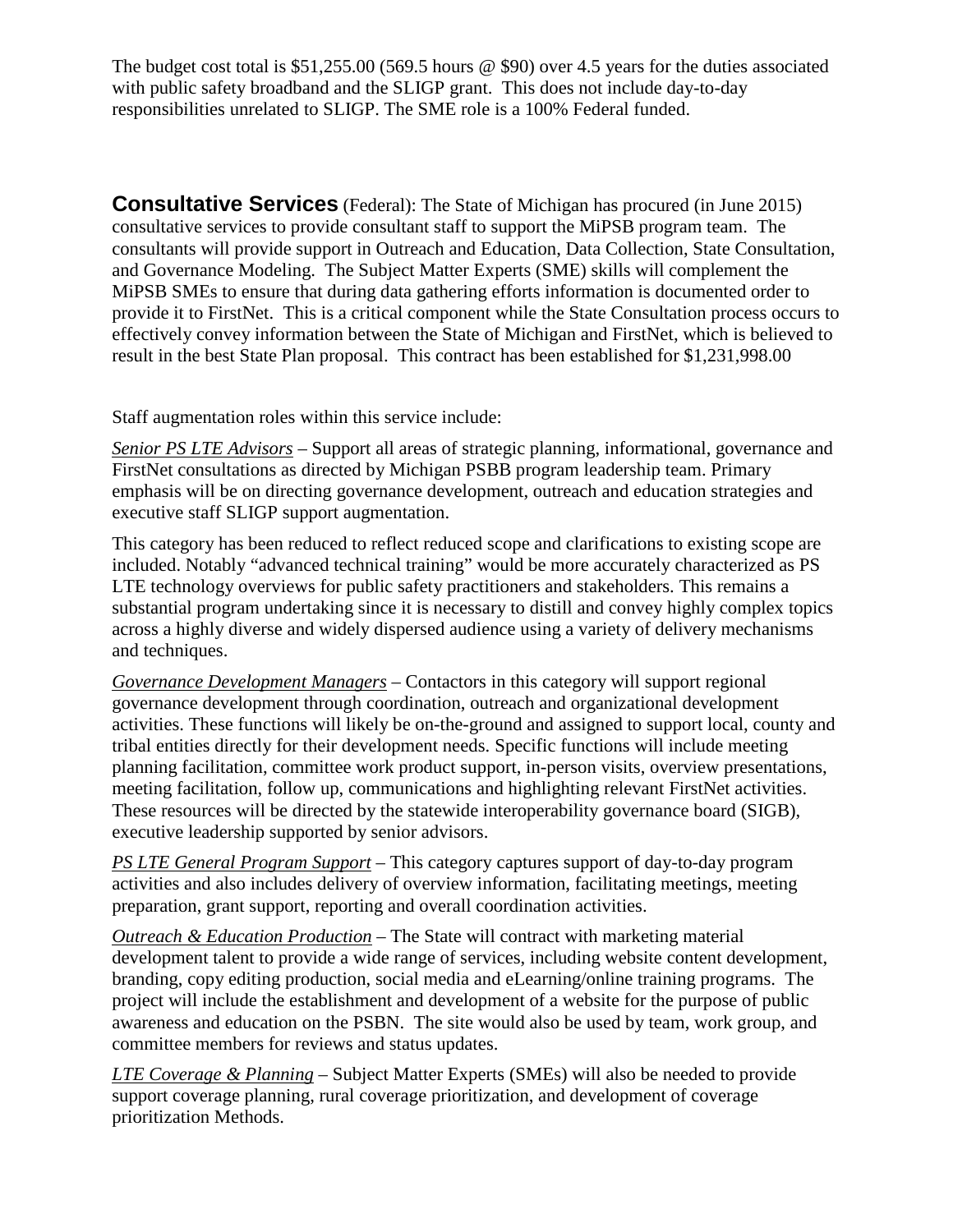*Data Collection & Coordination* – Additional contractual support will also be needed to perform data collection, coordination and database management of the information gathered. These contractors will also support data collection activities required by the grant for the gathering of user needs and requirements in order to fully understand what will be needed in order to make the PSBN successful.

**General Program Support Services** (Federal and Non-Federal): The State of Michigan has completed two separate contracts the provided initial program support that was used to help establish the MiPSB program team and foundational elements. These contracts provided staff augmentation to the SLIGP PM and SWIC to create an initial staffing planning, outreach and education plan and budget tracking process. The State of Michigan paid a cash match of \$8880.00 of this contractual service. This provided a solid start to the Michigan SLIGP activities. The contracts have been closed at a cost of \$250,675.00

**Conference and Outreach Contracts** (Federal): The State of Michigan will be requiring contractual services relating to Outreach and Education engagements. This category captures anticipated expenses arising from conference sessions dedicated to Michigan's public safety broadband program but not held in government or state facilities. These events include FirstNet and the State of Michigan Initial Consultation Meeting, co-hosts for the Michigan's Interoperability Communications Conference, and eight MiPSB Regional Workshops. The State is planning these events through the duration of the program for a total of 13. The estimated at a cost of \$5,000 for the Consultation Meeting, \$20,000 for the interoperability conference, and \$1,000 per Regional Workshop which is an amount estimated from recent and similar events. Estimated cost for these events is \$88,000.

# **g. Construction**

| Federal:     | \$0 |
|--------------|-----|
| Non-Federal: | \$0 |
| Total:       | \$0 |

We do not plan to have any construction costs for this grant program.

## **h. Other**

| Federal:     | \$22,240 |
|--------------|----------|
| Non-Federal: | \$ 795   |
| Total:       | \$23,035 |

See the Detailed Budget Spreadsheet for calculations.

**Monthly Charges for 4G LTE Devices** – Monthly charges for 4G LTE devices are calculated at a base amount of \$148.27 per month per account, which includes 3G voice services for unlimited nationwide voice, an additional LTE data service charge of \$53.90 per month per smartphone. These are being provided for up to four SLIGP staffers and project leaders, and accounts for staff members who already have same or similar devices available. These charges will be for the remaining 36 months of the SLIGP grant.

**Conference Call / Webinar Hosting Service** – A cornerstone strategy is to provide both outreach and education along with update and coordination activities via online webinar. To support this aspect of the program, monthly costs of \$153.83 per month. These charges will be for the remaining 36 months of the SLIGP grant. This conference line / webinar service is solely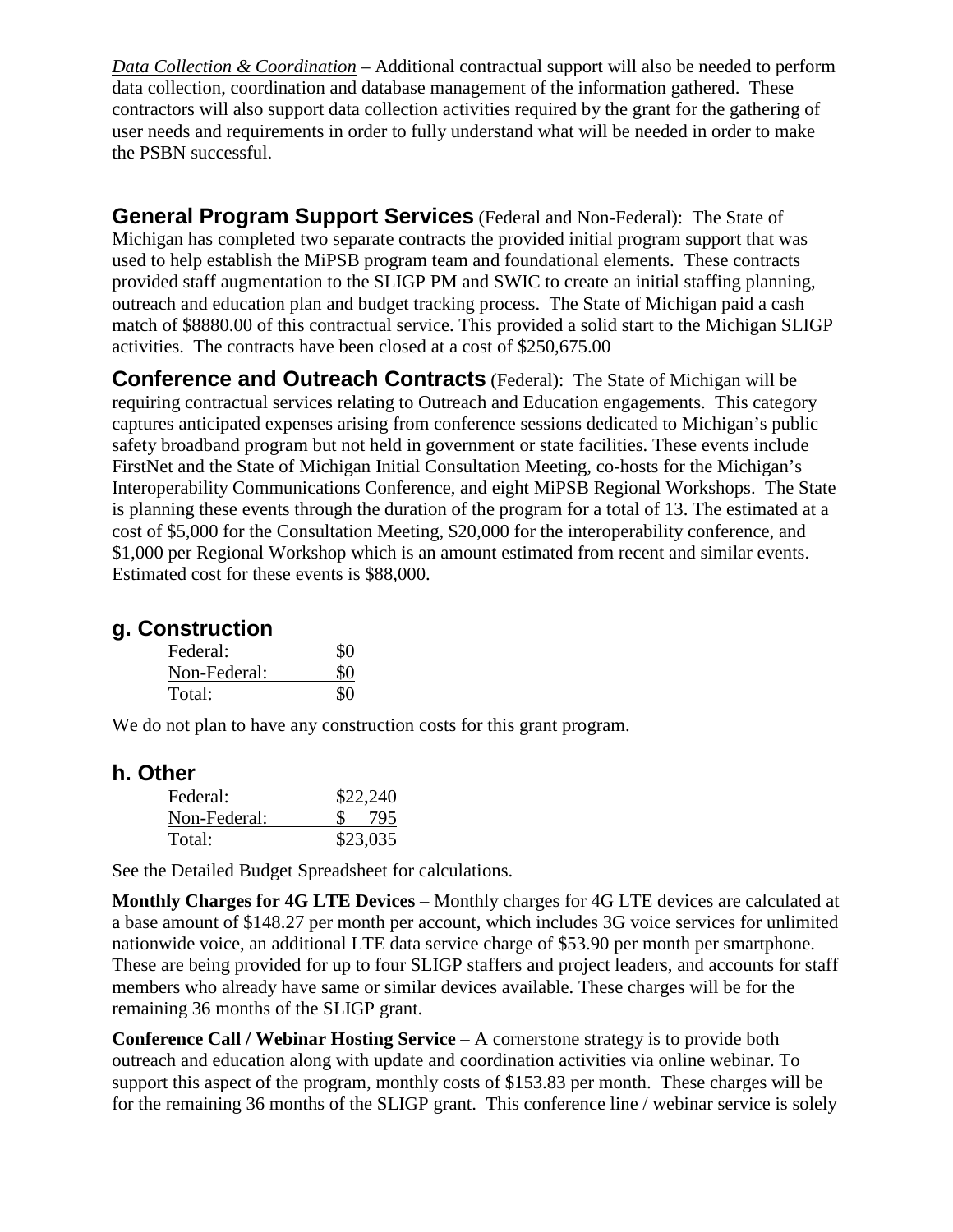dedicated to grant-related activities. In  $Q1 - Q7$ , the state had total of \$585.52 expenses in this category.

The State of Michigan matched the prorated cost (equal to the % dedicated to the SLIGP grant) of the 6 SLIGP support staff for the first 5 quarters of the program. This was a total of \$795.00.

**Conference Expenses** – This Other cost category captures anticipated expenses arising from conference sessions dedicated to Michigan's public safety broadband program but not held in government or state facilities. To support this aspect of the program, monthly costs of \$117 per month. These charges will be for the remaining 36 months of the SLIGP grant. In  $Q1 - Q7$ , the state had total of \$760.48 expenses in this category.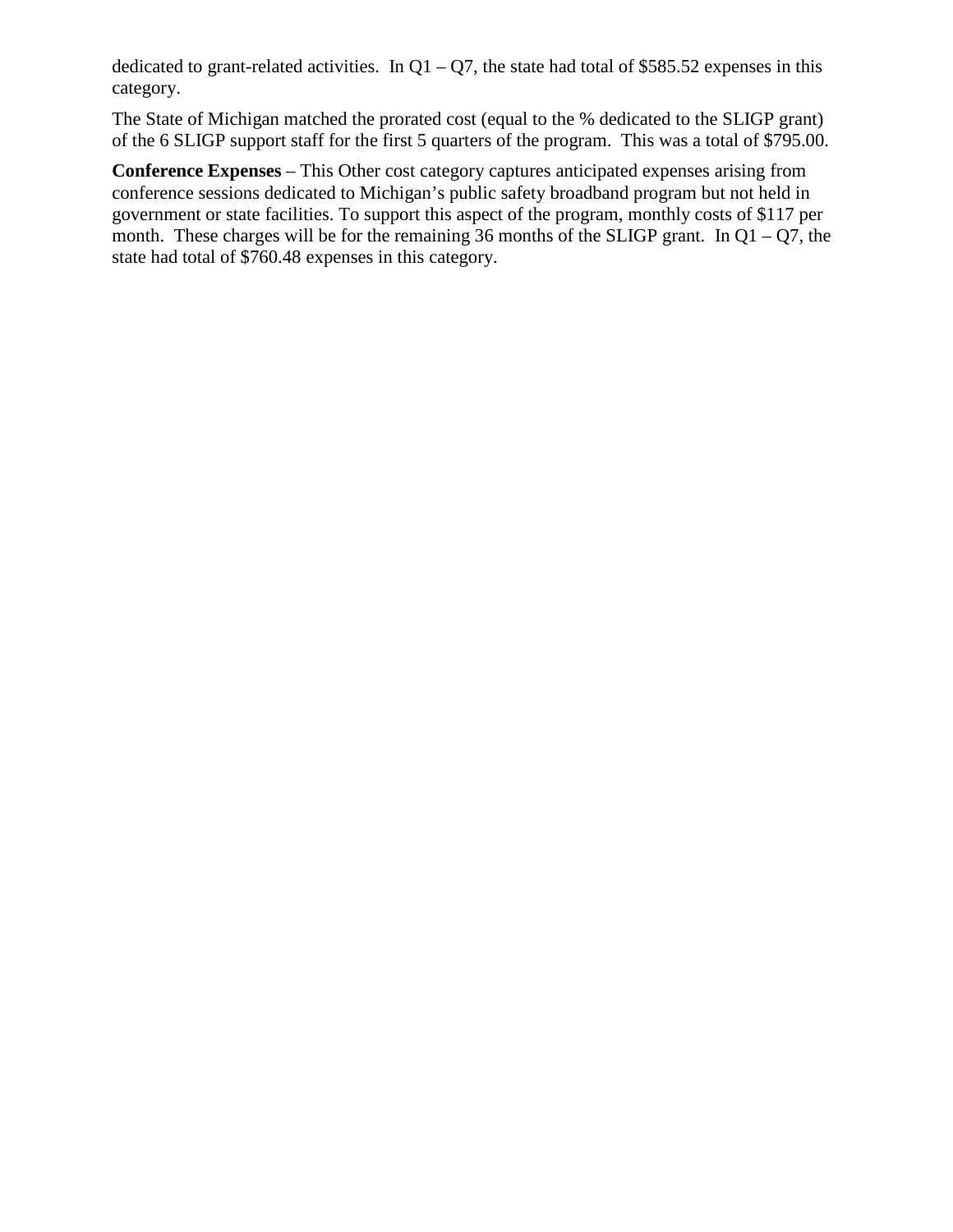#### BUDGET INFORMATION - Non-Construction Programs OMB Number: 4040-0006

#### Grant Program Function or **Activity** (a) 1. State and Local Implementation Grant Program 2. 3. 4. 5. Totals Catalog of Federal<br>
Domestic Assistance<br>
Number Foderal Estimated Unobligated Funds<br>
Non Estimated Unobligated Funds Iumber Federal Non-Federal<br>
(b) (c) (d) (b) (c) (d)  $|11.549|$   $|5 \t|$   $|5 \t|$ |<br>|i I I I I I I **Internet** I i I I I ·I I I I I I I I I '  $|$  s  $\fbox{13}$  is  $\fbox{24}$ New or Revised Budget **Federal** (e) '  $3,347,017.00$   $\left| \right.$  \$ I I I L  $3,347,017.00$  \$ Non-Federal Total<br>
(f) (g)  $(g)$  $837,574.00$   $\left| \right.$   $\left| \right.$   $\left| \right.$   $\left| \right.$   $\left| \right.$   $\left| \right.$   $\left| \right.$   $\left| \right.$   $\left| \right.$   $\left| \right.$   $\left| \right.$   $\left| \right.$   $\left| \right.$   $\left| \right.$   $\left| \right.$   $\left| \right.$   $\left| \right.$   $\left| \right.$   $\left| \right.$   $\left| \right.$   $\left| \right.$   $\left| \right.$   $\left| \right.$  ' I I I I  $\lfloor$ 837,574.00 \$1 4,184,591.00

\*\*\*\*\*\*\*\*\*\*\*\*\*\*\*\*\*\*\*\*\*\*\*\*\*\*\*\*

#### SECTION A- BUDGET SUMMARY

Standard Form 424A (Rev. 7- 97)

Prescribed by OMB (Circular A-102) Page 1

Expiration Date: 06130/2014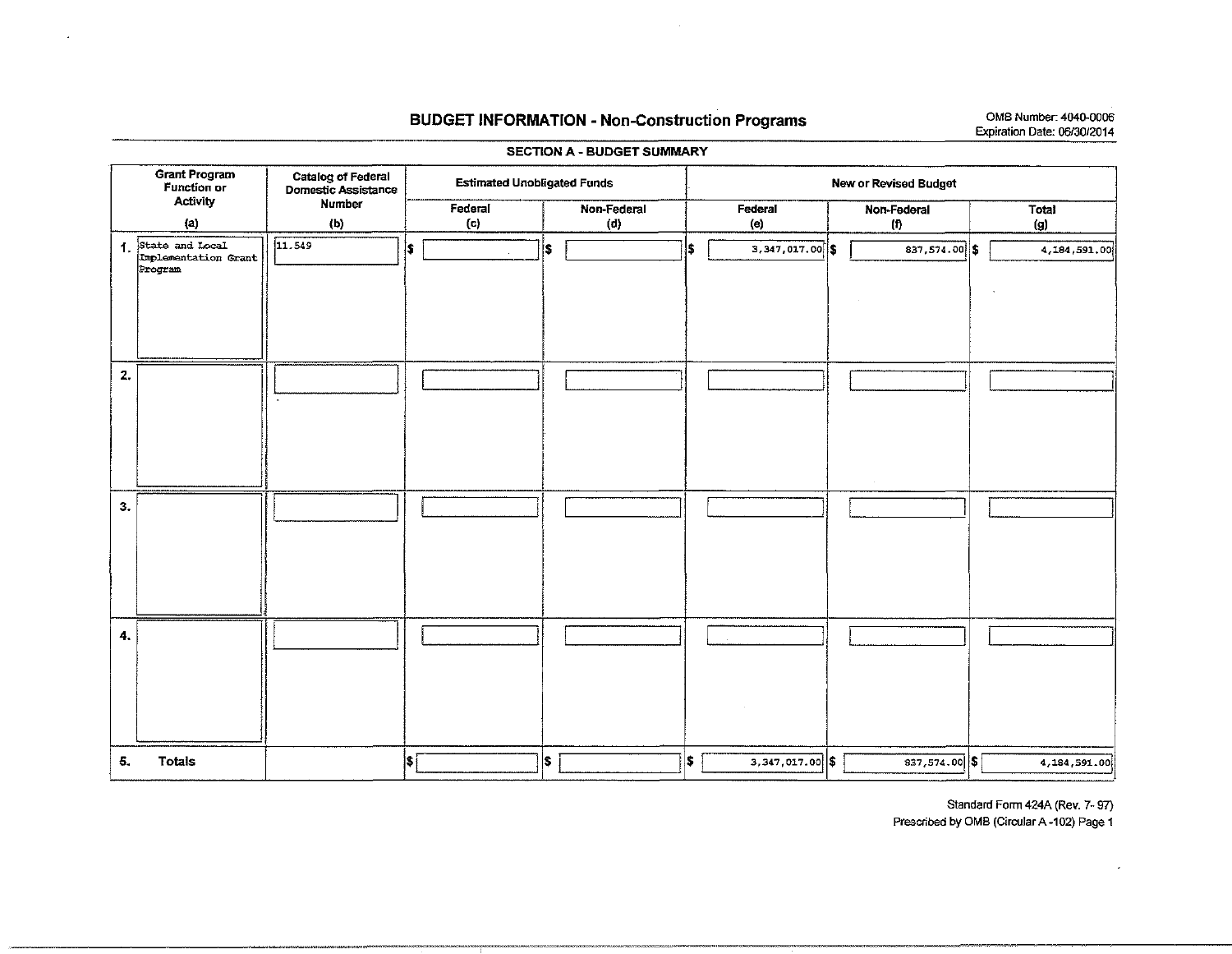#### SECTION B- BUDGET CATEGORIES

 $\sim$ 

 $\sim$ 

|                                        |                                     |                                                    |     | SECTION B - BUDGET CATEGORIES |            |      |                             |                |
|----------------------------------------|-------------------------------------|----------------------------------------------------|-----|-------------------------------|------------|------|-----------------------------|----------------|
| 6. Object Class Categories             | GRANT PROGRAM, FUNCTION OR ACTIVITY |                                                    |     |                               |            |      | Total                       |                |
|                                        | 们                                   | State and Local<br>Implementation Grant<br>Program | (2) |                               | $\sqrt{3}$ | ক্   |                             | (5)            |
| a. Personnel                           | 5                                   | $0.00$ s                                           |     | $461,859.00$ \$               |            | I\$. | $\left  \cdot \right $      | 461,859.00     |
| b. Fringe Benefits                     |                                     | 0.00                                               |     | 354, 137.00                   |            |      |                             | 354,137.00     |
| c. Travel                              |                                     | 146.329.48                                         |     | 2,966.00                      |            |      |                             | 149,295.48     |
| d. Equipment                           |                                     |                                                    |     |                               |            |      |                             |                |
| e. Supplies                            |                                     | 27, 955. 45                                        |     | 8,937.00                      |            |      |                             | 36,892.45      |
| f. Contractual                         |                                     | 3,150,492.23                                       |     | 8,880.00                      |            |      |                             | 3.159, 372.23  |
| g. Construction                        |                                     |                                                    |     |                               |            |      |                             |                |
| h. Other                               |                                     | 22, 239. 84                                        |     | 795.00                        |            |      |                             | 23,034.84      |
| i. Total Direct Charges (sum of 6a-6h) |                                     | 3,347,017.00                                       |     | 837, 574, 00                  |            |      | ¦\$i                        | 4, 184, 591.00 |
| j. Indirect Charges                    |                                     |                                                    |     |                               |            |      | \$                          |                |
| k. TOTALS (sum of 6i and 6j)           | 5                                   | 3,347 017 00 \$                                    |     | 837,574.00 \$                 |            | \$   | $ \boldsymbol{\mathsf{s}} $ | 4.184,591.00   |
| 7. Program Income                      | \$                                  |                                                    | \$  |                               | \$         | \$   | \$                          |                |

 $\sim 100$  km s  $^{-1}$ 

Authorized for Local Reproduction Standard Form 424A (Rev. 7-97) Prescribed by OMS (Circular A-102) Page 1A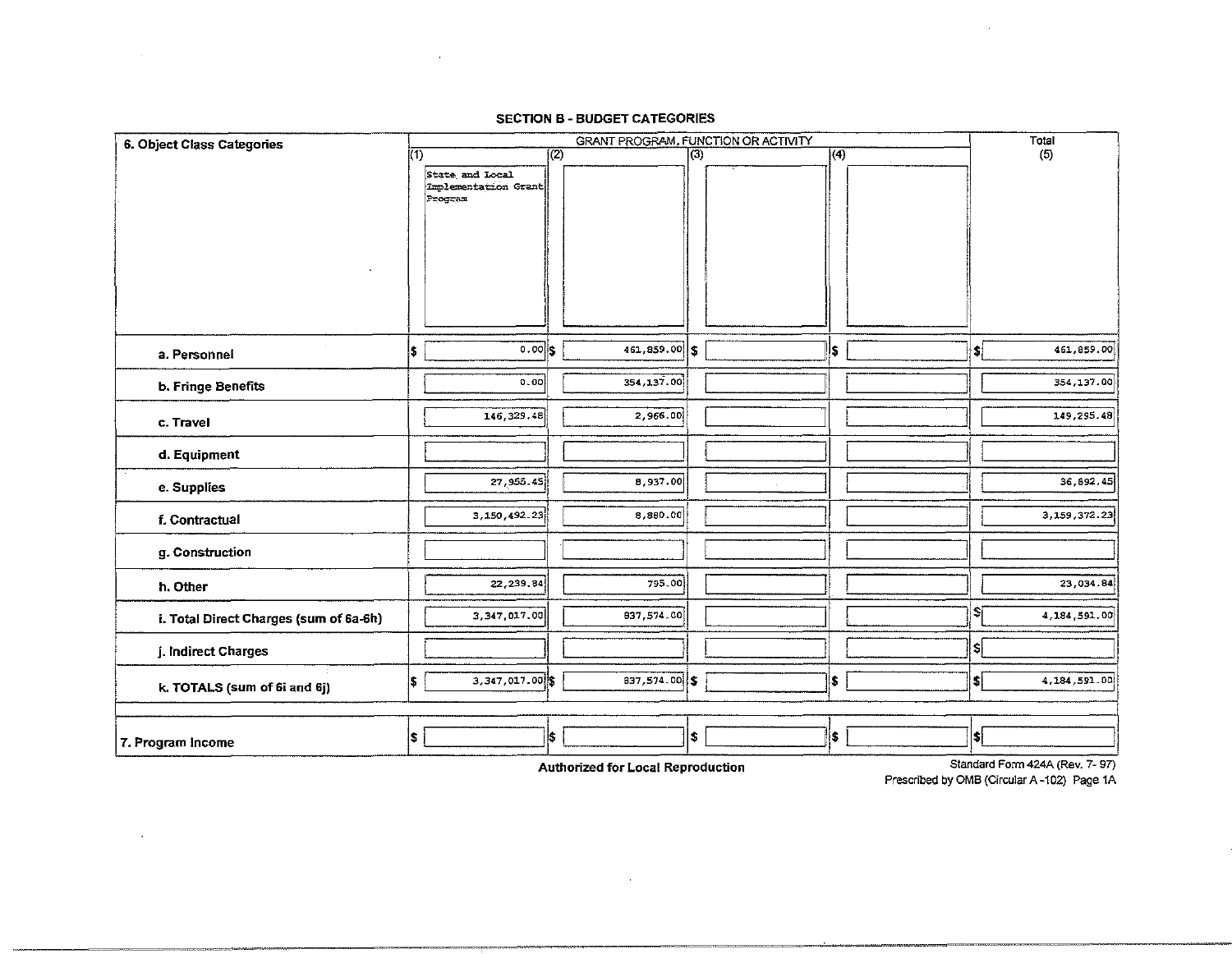

# **MICHIGAN'S PUBLIC SAFETY BROADBAND PROGRAM – MiPSB**



**PHASE TWO FUNDING**

# *Describe the activities that you expect to undertake with the Phase 2 funding when it is made available to the State, Territory, or District.*

#### **Response:**

In order to satisfy the data collection requirements released by FirstNet, together with the states' requirements to collect appropriate data for analysis toward the governor's final decision on the FirstNet plan, the Michigan Public Safety Broadband (MiPSB) Team proposes collecting data from multiple sources.

1. Coverage

The first group of data elements collected will pertain mainly to coverage objectives. FirstNet has already provided their base map of critical data elements. The MiPSB Team will identify other data elements deemed important to the state from a public safety perspective, which was not captured by the FirstNet map. We will also identify other elements to consider for inclusion, such as venues for large gatherings, tourist locations, etc. The State of Michigan, Department of Technology Management and Budget has a very progressive GIS operating unit. The MiPSB Team will leverage any other data sets already mapped which should be included in the FirstNet planning.

The MiPSB Workgroup will define a priority score for each of these data element sets. Once this is complete, the priority score will be applied to the FirstNet base map by GIS specialists. These priority scores will be the base definition for Michigan's phased build out approach.

2. Users and their Operational Areas

The MiPSB Technical Advisory Team (TAT) is working to develop a process to collect CAD incident data from the Michigan's PSAPs and other CAD systems. Once the incident data is received, it will be added to the planning map. The final map will have numerous layers consisting of the different data elements.

The MiPSB Workgroup will define a priority score for coverage based on density of CAD incidences. Once this is complete, the priority score will be applied to the FirstNet base map by GIS specialists. These priority scores will be the base definition for Michigan's phased build out approach. The map will be submitted to FirstNet as Michigan's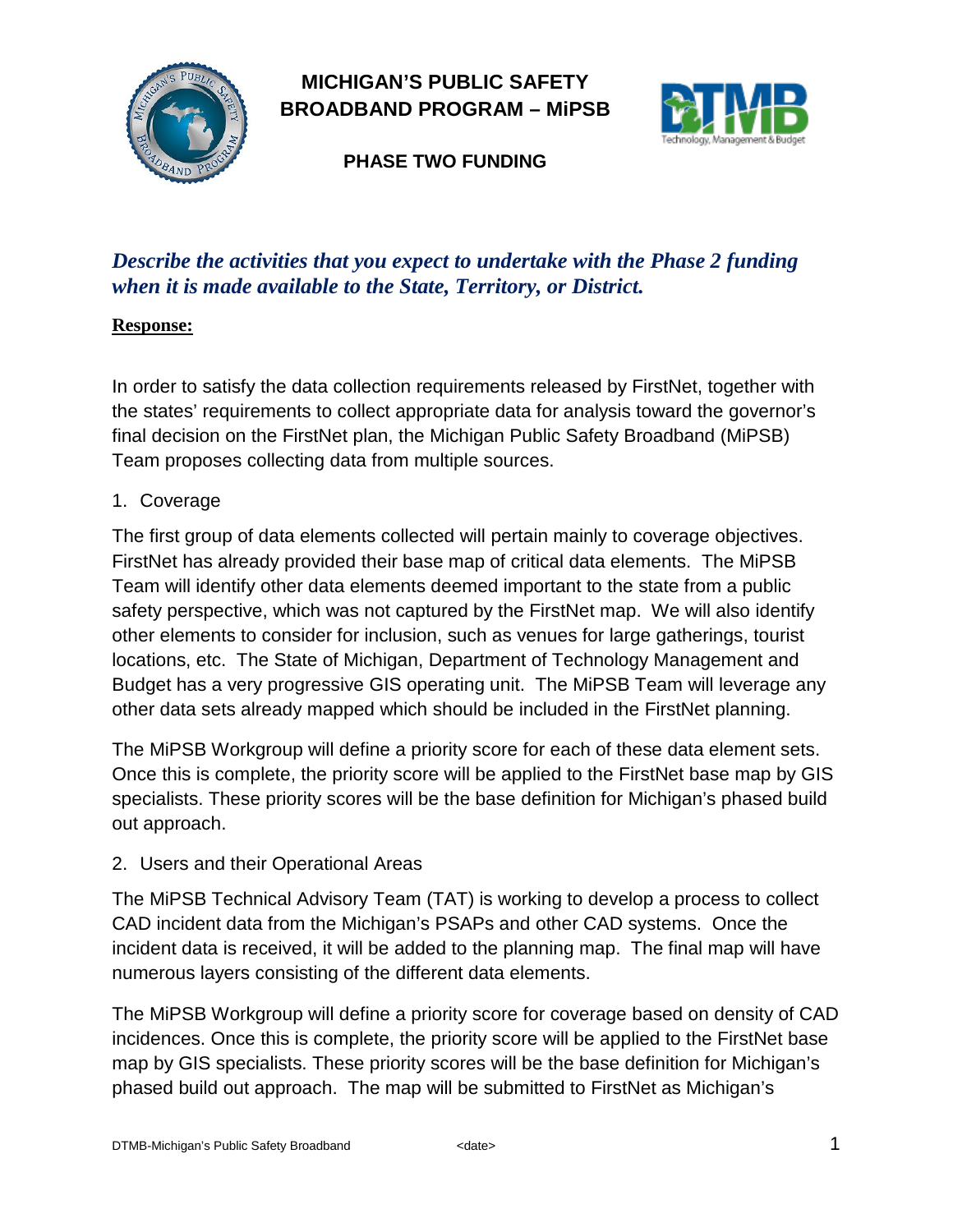objective for baseline coverage. Also, this map will be utilized to evaluate the FirstNet plan when completed.

# 3. Capacity Planning

For capacity planning purposes, it is very important that accurate data be received from public safety agencies concerning the number of users, devices, applications, and monthly data usage. The MiPSB Team has conducted an agency survey of Michigan Public Safety Users that consisted of the questions contained in the latest version of the Office of Emergency Communications Mobile Data Survey Tool (MDST). Michigan has received responses from 85% of agencies requested to take the survey. The MiPSB Team will be reaching out directly to the PS agencies to collect the requested information from those that have not responded. The MiPSB Team is in the process of assessing the data collected and anticipates a second round of 5 or 6 questions to capture "gap" information identified as missing from the MDST. It is especially critical that accurate information for capacity planning be received from agencies in urban and suburban areas, as well as areas with large special events.

The MiPSB Workgroup will define a priority score for capacity based on number of users, devices, applications, and monthly data usage. Once this is complete, the priority score will be applied to the FirstNet base map by GIS specialists. These priority scores will be the base definition for Michigan's phased build out approach. The map will be submitted to FirstNet as Michigan's baseline capacity plan. The information collected will be utilized for current capacity needs, as well as to predict future growth for Michigan's phased build out approach.

4. Current Service / Procurement

The MiPSB Team has conducted an agency survey of Michigan Public Safety Users that consisted of the questions contained in the latest version of the Office of Emergency Communications Mobile Data Survey Tool (MDST). Michigan has received responses from 85% of agencies requested to take the survey. Data from the survey will provide most of the data required for this section. The MiPSB TAT will be working to identify additional data elements that will be needed to fulfill this section of the data collection.

# 5. State Plan Decision

Through Michigan's current governance structure, the MiPSB Team will be working with the MiPSB Workgroup to outline the process needed to provide the Governor with all necessary information. The decision will be made based on the evaluation of the State plan provided by FirstNet. The evaluation will be a comparison between the information